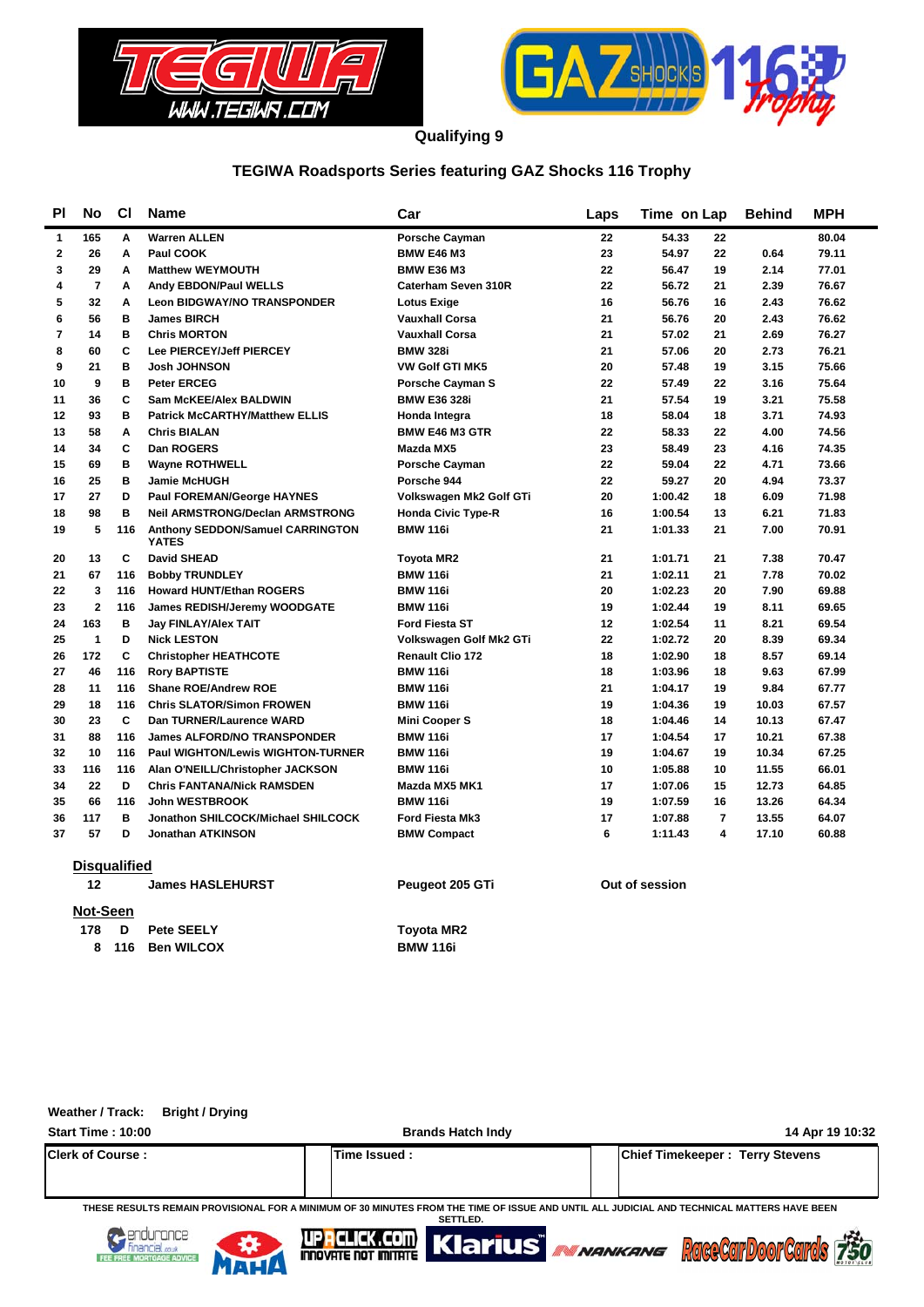## **TEGIWA Roadsports Series featuring GAZ Shocks 116 Trophy**

| 1              |                        | <b>Nick LESTON</b>                      |                         |                            |                                    |                            |                            |                |         |                            |                             |
|----------------|------------------------|-----------------------------------------|-------------------------|----------------------------|------------------------------------|----------------------------|----------------------------|----------------|---------|----------------------------|-----------------------------|
|                | Lap                    | $\sim$ 1                                | $\overline{2}$          | $\mathbf{3}$               | $\overline{4}$                     | 5 <sup>5</sup>             | 6                          | $\overline{7}$ | 8       | $9^{\circ}$                | 10                          |
|                | 1                      | 1:22.86                                 | 1:13.41                 | 1:12.43                    | 1:10.09                            | 1:10.05                    | 1:10.04                    | 1:11.29        | 1:08.36 | 1:07.80                    | 1:06.83                     |
|                | 11                     | 1:06.96                                 | 1:06.33                 | 1:06.52                    | 1:06.73                            | 1:03.90                    | 1:04.35                    | 1:05.52        | 1:06.51 | 1:03.71                    | 1:02.72                     |
|                | 21                     | 1:04.16                                 | 1:03.36                 |                            |                                    |                            |                            |                |         |                            |                             |
| $\mathbf{2}$   |                        | <b>James REDISH</b>                     |                         |                            |                                    |                            |                            |                |         |                            |                             |
|                | Lap                    | $\sim$ 1                                | $\overline{2}$          | $\sim$ 3                   | $\sim$ 4                           | $\overline{\phantom{1}}$ 5 | $\overline{\phantom{0}}$ 6 | $\overline{7}$ | 8       | 9                          | $\overline{10}$             |
|                | $1 \quad \blacksquare$ | 1:22.73                                 | 1:21.48                 | 1:19.47                    | 1:21.11                            | 3:42.45                    | 1:18.87                    | 1:12.52        | 1:13.75 | 1:10.43                    | 1:10.10                     |
|                |                        | 11  1:06.58                             | 1:06.85                 | 1:05.92                    | 1:04.46                            | 1:04.30                    | 1:04.29                    | 1:02.62        | 1:03.09 | 1:02.44                    |                             |
| $\mathbf{3}$   |                        | <b>Howard HUNT</b>                      |                         |                            |                                    |                            |                            |                |         |                            |                             |
|                | Lap                    | $\blacktriangleleft$                    | $\overline{2}$          | $\mathbf{3}$               | 4                                  | 5 <sup>5</sup>             | 6                          | $\overline{7}$ | 8       | 9                          | $\overline{10}$             |
|                |                        |                                         | 1:17.57                 | 1:19.17                    | 1:16.49                            | 1:17.89                    | 1:16.10                    | 1:18.11        | 1:17.17 | 1:16.03                    | 2:39.68                     |
|                |                        | 11  1:12.81                             | 1:08.35                 | 1:08.89                    | 1:07.60                            | 1:10.68                    | 1:05.76                    | 1:03.84        | 1:02.95 | 1:04.49                    | 1:02.23                     |
| 5              |                        | <b>Anthony SEDDON</b>                   |                         |                            |                                    |                            |                            |                |         |                            |                             |
|                | Lap                    | $\sim$ 1                                | $\overline{2}$          | $\overline{\phantom{a}}$ 3 | $\overline{4}$                     | $5^{\circ}$                | $\overline{\phantom{a}}$ 6 | $\overline{7}$ | 8       | 9                          | $\overline{\phantom{0}}$ 10 |
|                | $1 \quad$              | 1:17.48                                 | 1:17.06                 | 1:15.15                    | 1:15.10                            | 1:13.03                    | 2:32.80                    | 1:11.55        | 1:09.16 | 1:07.52                    | 1:07.65                     |
|                | 11                     | 1:06.40                                 | 1:05.08                 | 1:05.43                    | 1:06.19                            | 1:03.76                    | 1:04.18                    | 1:03.75        | 1:03.86 | 1:02.86                    | 1:01.89                     |
|                | 21                     | 1:01.33                                 |                         |                            |                                    |                            |                            |                |         |                            |                             |
| $\overline{7}$ |                        | <b>Andy EBDON</b>                       |                         |                            |                                    |                            |                            |                |         |                            |                             |
|                | Lap                    | $\sim$ $-1$                             | $\overline{\mathbf{2}}$ | $\overline{\mathbf{3}}$    | $\overline{\mathbf{4}}$            | $5^{\circ}$                | $\overline{\phantom{0}}$ 6 | $\overline{7}$ | 8       | 9                          | $\blacksquare$ 10           |
|                | $1 \quad$              | 1:18.98                                 | 1:10.20                 | 1:07.13                    | 1:09.59                            | 1:06.95                    | 1:06.53                    | 1:06.74        | 1:08.12 | 1:04.83                    | 2:36.95                     |
|                | 11                     | 1:12.79                                 | 1:06.42                 | 1:06.70                    | 1:00.90                            | 1:07.56                    | 1:01.33                    | 57.64          | 58.25   | 59.75                      | 59.02                       |
|                | 21                     | 56.72                                   | 1:08.06                 |                            |                                    |                            |                            |                |         |                            |                             |
| 9              |                        | <b>Peter ERCEG</b>                      |                         |                            |                                    |                            |                            |                |         |                            |                             |
|                | Lap                    | $\sim$ 1                                | 2 <sup>1</sup>          | 3                          | 4                                  | $5^{\circ}$                | 6.                         | $\overline{7}$ | 8       | 9                          | 10                          |
|                |                        | 1 1:22.81                               | 1:15.87                 | 1:10.71                    | 1:09.11                            | 1:10.95                    | 1:07.00                    | 1:06.48        | 2:28.41 | 1:09.21                    | 1:07.76                     |
|                | 11                     | 1:03.83                                 | 1:03.26                 | 1:00.93                    | 1:00.35                            | 59.48                      | 1:00.97                    | 1:01.71        | 1:00.33 | 58.21                      | 58.16                       |
|                | 21                     | 1:00.81 57.49                           |                         |                            |                                    |                            |                            |                |         |                            |                             |
| 10             |                        | <b>Paul WIGHTON</b>                     |                         |                            |                                    |                            |                            |                |         |                            |                             |
|                | Lap                    | $1 \qquad 2 \qquad 3 \qquad 4 \qquad 5$ |                         |                            |                                    |                            |                            |                |         | 6 7 8 9                    | $\overline{10}$             |
|                |                        | 1   1:18.78                             | 1:17.75                 | 1:14.83                    | 1:14.80                            | 1:13.33                    | 1:13.06                    | 1:13.20        | 1:11.01 | 1:10.61                    | 1:10.70                     |
|                |                        | 11   3:21.79   1:23.18                  |                         | 1:13.79                    | 1:07.40                            | 1:08.08                    | 1:08.62                    | 1:07.64        | 1:07.97 | 1:04.67                    |                             |
| 11             |                        | <b>Shane ROE</b>                        |                         |                            |                                    |                            |                            |                |         |                            |                             |
|                |                        | Lap 1 2 3 4                             |                         |                            |                                    |                            | $5 \t\t 6 \t\t 7 \t\t 8$   |                |         | $\overline{\phantom{a}}$ 9 | $\overline{\phantom{0}}$ 10 |
|                | $1 \quad$              | 1:18.49                                 | 1:13.55                 | 1:14.47                    |                                    |                            | 1:12.69                    | 1:10.22        | 1:10.30 | 2:33.45                    | 1:15.61                     |
|                |                        | 11  1:10.72                             | 1:09.03                 | 1:07.15                    |                                    | 1:06.65  1:06.14           | 1:06.13                    |                |         | 1:04.17                    | 1:05.76                     |
|                |                        | 21  1:04.26                             |                         |                            |                                    |                            |                            |                |         |                            |                             |
| 12             |                        | <b>James HASLEHURST</b>                 |                         |                            |                                    |                            |                            |                |         |                            |                             |
|                |                        | Lap 1 2 3 4 5 6                         |                         |                            |                                    |                            |                            | $\overline{7}$ | 8       | 9                          | 10                          |
|                |                        | 1   1:23.88   1:15.36                   |                         |                            | 1:16.94  1:17.82  1:14.72  1:13.79 |                            |                            |                |         |                            |                             |
|                |                        |                                         |                         |                            |                                    |                            |                            |                |         |                            |                             |

### **LAP TIMES - Qualifying 9**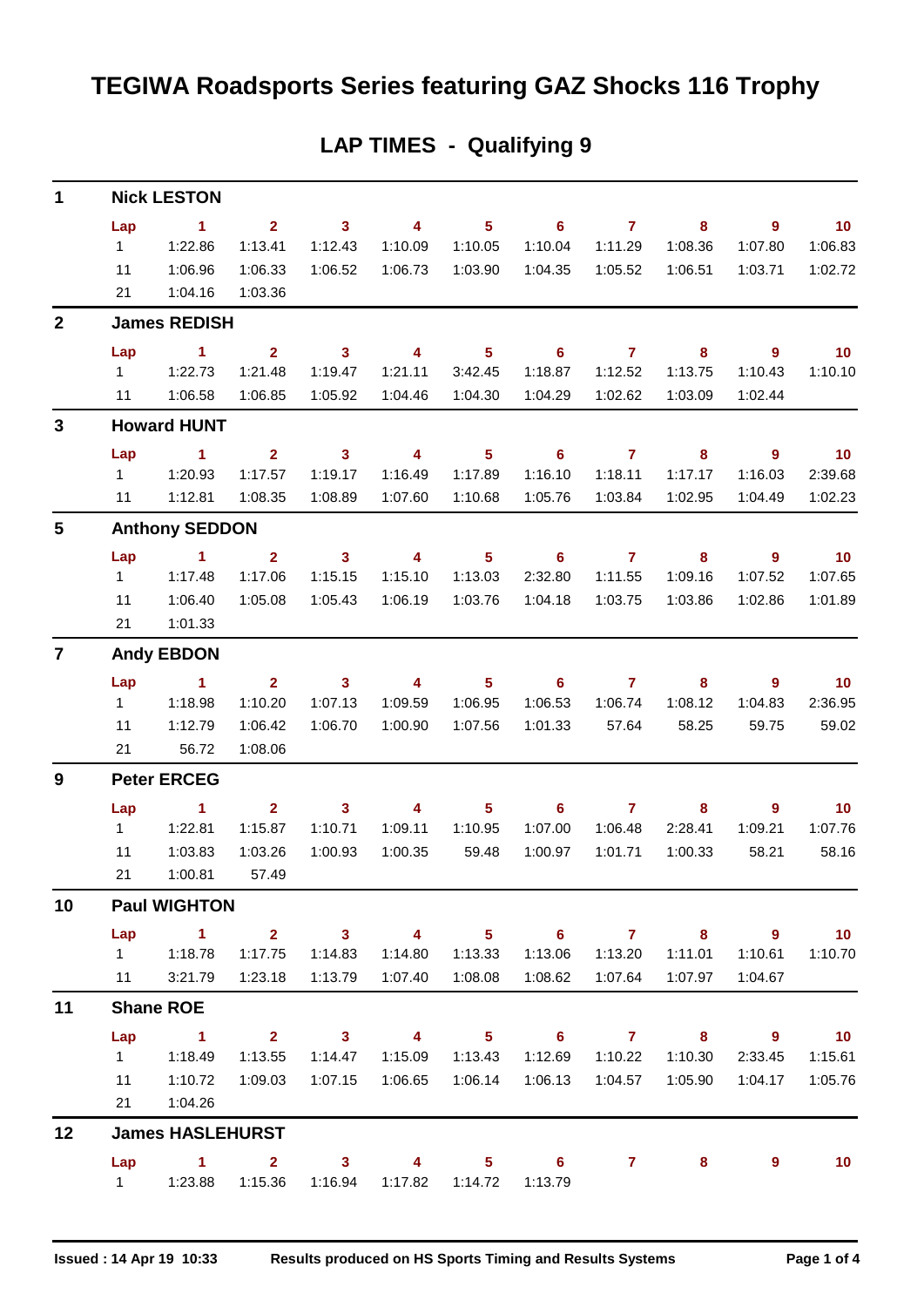| 13 |           | <b>David SHEAD</b>      |                         |                                    |                         |                            |                                    |                                                                                                                                                                                                                                                                                                                                    |                                |                            |                   |
|----|-----------|-------------------------|-------------------------|------------------------------------|-------------------------|----------------------------|------------------------------------|------------------------------------------------------------------------------------------------------------------------------------------------------------------------------------------------------------------------------------------------------------------------------------------------------------------------------------|--------------------------------|----------------------------|-------------------|
|    | Lap       | $\sim$ 1.               | $\overline{\mathbf{2}}$ | $\overline{\mathbf{3}}$            | $\sim$ 4                | 5 <sub>1</sub>             |                                    | $6$ $7$ $8$                                                                                                                                                                                                                                                                                                                        |                                | - 9                        | $\blacksquare$ 10 |
|    |           |                         | 1:12.81                 | 1:09.98                            | 1:12.99                 | 1:12.73                    | 1:09.53                            | 1:09.28                                                                                                                                                                                                                                                                                                                            | 1:09.10                        | 1:08.38                    | 1:09.82           |
|    | 11        | 1:07.37                 | 1:06.56                 | 1:06.06                            |                         | 1:06.50  1:05.95           | 1:05.96                            | 1:04.76                                                                                                                                                                                                                                                                                                                            | 1:03.63                        | 1:02.82                    | 1:02.94           |
|    | 21        | 1:01.71                 |                         |                                    |                         |                            |                                    |                                                                                                                                                                                                                                                                                                                                    |                                |                            |                   |
| 14 |           | <b>Chris MORTON</b>     |                         |                                    |                         |                            |                                    |                                                                                                                                                                                                                                                                                                                                    |                                |                            |                   |
|    | Lap       | $\sim$ $\sim$ 1         | $2^{\circ}$             | $\overline{\mathbf{3}}$            | $\overline{\mathbf{4}}$ | 5 <sup>5</sup>             | $\overline{\phantom{0}}$ 6         | $\overline{7}$                                                                                                                                                                                                                                                                                                                     | 8                              | $9^{\circ}$                | $\overline{10}$   |
|    |           | 1 1:23.87               | 1:14.88                 | 1:09.46                            | 1:09.01                 | 1:07.25                    | 1:06.09                            | 1:04.46                                                                                                                                                                                                                                                                                                                            | 1:05.53                        | 1:05.44                    | 1:03.74           |
|    | 11        | 1:15.49                 | 1:08.33                 | 1:07.01                            |                         | 1:01.26  1:06.25           | 2:10.40                            |                                                                                                                                                                                                                                                                                                                                    | 1:05.75 59.96 58.22            |                            | 57.05             |
|    | 21        | 57.02                   |                         |                                    |                         |                            |                                    |                                                                                                                                                                                                                                                                                                                                    |                                |                            |                   |
| 18 |           | <b>Chris SLATOR</b>     |                         |                                    |                         |                            |                                    |                                                                                                                                                                                                                                                                                                                                    |                                |                            |                   |
|    | Lap       | $\sim$ 1                | 2 <sup>1</sup>          | $\sim$ 3                           | $\overline{\mathbf{4}}$ | 5 <sup>5</sup>             | $\overline{\phantom{0}}$ 6         | $\overline{7}$                                                                                                                                                                                                                                                                                                                     | 8                              | 9                          | $\blacksquare$ 10 |
|    |           |                         | 1:14.03                 | 1:11.55                            |                         | 1:13.22   1:12.34          | 1:11.13                            | 3:55.91                                                                                                                                                                                                                                                                                                                            | 1:16.59                        | 1:11.28                    | 1:11.70           |
|    |           | 11  1:10.17  1:09.18    |                         | 1:08.88                            |                         | 1:07.85  1:07.59           | 1:07.83                            | 1:05.71                                                                                                                                                                                                                                                                                                                            | 1:05.33                        | 1:04.36                    |                   |
| 21 |           | <b>Josh JOHNSON</b>     |                         |                                    |                         |                            |                                    |                                                                                                                                                                                                                                                                                                                                    |                                |                            |                   |
|    |           | $Lap$ 1 2               |                         |                                    | $3 \t 4$                | $\sim$ 5 $\sim$            |                                    | 6 7 8                                                                                                                                                                                                                                                                                                                              |                                | - 9                        | $\blacksquare$ 10 |
|    |           |                         | 1:11.01                 | 1:09.44                            | 1:09.45                 | 2:39.83                    | 1:09.31                            | 1:06.14                                                                                                                                                                                                                                                                                                                            | 1:04.06                        | 1:04.23                    | 1:04.32           |
|    | 11        |                         |                         | 1:01.01                            | 1:01.16                 | 59.26                      | 58.56 58.55                        |                                                                                                                                                                                                                                                                                                                                    | 59.83                          | 57.48                      | 1:59.41           |
| 22 |           | <b>Chris FANTANA</b>    |                         |                                    |                         |                            |                                    |                                                                                                                                                                                                                                                                                                                                    |                                |                            |                   |
|    | Lap       | $\sim$ 1                | $2^{\circ}$             | $\sim$ 3                           | $\sim$ 4                | 5 <sup>5</sup>             | $\overline{\phantom{a}}$ 6         | $\overline{7}$                                                                                                                                                                                                                                                                                                                     | 8                              | 9                          | $\overline{10}$   |
|    |           | 1 1:26.28               | 1:40.16                 | 1:18.48                            | 1:16.73                 | 1:18.73                    | 1:14.92                            | 1:14.71                                                                                                                                                                                                                                                                                                                            | 1:12.90                        | 3:25.39                    | 1:27.17           |
|    |           | 11  1:10.61  1:11.30    |                         | 1:10.79                            |                         | 1:09.77  1:07.06           | 1:09.63                            | 1:08.31                                                                                                                                                                                                                                                                                                                            |                                |                            |                   |
| 23 |           | Dan TURNER              |                         |                                    |                         |                            |                                    |                                                                                                                                                                                                                                                                                                                                    |                                |                            |                   |
|    |           | Lap 1                   | $\mathbf{2}$            | $3 \t 4$                           |                         | $\overline{\phantom{0}}$ 5 |                                    | $6$ $7$ $8$                                                                                                                                                                                                                                                                                                                        |                                | - 9                        | $\overline{10}$   |
|    |           |                         | 1:15.02                 | 1:15.00                            | 1:10.71                 | 1:11.42                    | 1:10.09                            | 4:36.86                                                                                                                                                                                                                                                                                                                            | 1:19.44                        | 1:12.32                    | 1:13.94           |
|    |           | 11 1:09.33              | 1:07.41                 | 1:06.98                            |                         | 1:04.46  1:07.32           | 1:05.64                            | 1:06.41  1:05.79                                                                                                                                                                                                                                                                                                                   |                                |                            |                   |
| 25 |           | <b>Jamie McHUGH</b>     |                         |                                    |                         |                            |                                    |                                                                                                                                                                                                                                                                                                                                    |                                |                            |                   |
|    | Lap       | - 1                     |                         | 2 3 4                              |                         |                            | 5 6 7 8                            |                                                                                                                                                                                                                                                                                                                                    |                                | - 9                        | $\blacksquare$ 10 |
|    | 1         | 1:15.75                 | 1:12.73                 | 1:09.78                            | 1:18.90                 | 1:07.12                    | 1:07.16                            | 1:05.91                                                                                                                                                                                                                                                                                                                            | 1:06.85                        | 1:05.60                    | 1:05.33           |
|    | 11        | 1:05.64                 | 1:05.67                 | 1:04.38                            | 1:02.76  1:03.02        |                            | 1:00.59                            |                                                                                                                                                                                                                                                                                                                                    |                                | 1:00.31                    | 59.27             |
|    | 21        | 2:11.47                 | 1:04.51                 |                                    |                         |                            |                                    |                                                                                                                                                                                                                                                                                                                                    |                                |                            |                   |
| 26 |           | Paul COOK               |                         |                                    |                         |                            |                                    |                                                                                                                                                                                                                                                                                                                                    |                                |                            |                   |
|    | Lap       | $\sim$ $\sim$ 1         | $\overline{\mathbf{2}}$ | $\overline{\mathbf{3}}$<br>1:05.09 | $\overline{4}$          | $5 -$                      | $\overline{\phantom{a}}$ 6         | $7 \t 8$                                                                                                                                                                                                                                                                                                                           |                                | $9^{\circ}$                | $\overline{10}$   |
|    | $1 \quad$ | 1:10.37                 | 1:07.22<br>1:00.67      |                                    |                         |                            | 1:05.74<br>1:00.94  1:00.62  57.60 | 1:05.69                                                                                                                                                                                                                                                                                                                            | 1:04.59<br>1:00.40 57.05 56.90 | 1:02.57                    | 1:01.67           |
|    | 11<br>21  | 1:02.02<br>1:00.36      | 54.97                   | 58.84<br>55.72                     |                         |                            |                                    |                                                                                                                                                                                                                                                                                                                                    |                                |                            | 1:07.75           |
| 27 |           | <b>Paul FOREMAN</b>     |                         |                                    |                         |                            |                                    |                                                                                                                                                                                                                                                                                                                                    |                                |                            |                   |
|    | Lap       | $\sim$ 1.               | $\sim$ 2                | $\overline{\mathbf{3}}$            | $\overline{\mathbf{4}}$ | $5^{\circ}$                | $\overline{\phantom{0}}$ 6         | $\overline{7}$ and $\overline{7}$ and $\overline{7}$ and $\overline{7}$ and $\overline{7}$ and $\overline{7}$ and $\overline{7}$ and $\overline{7}$ and $\overline{7}$ and $\overline{7}$ and $\overline{7}$ and $\overline{7}$ and $\overline{7}$ and $\overline{7}$ and $\overline{7}$ and $\overline{7}$ and $\overline{7}$ and | 8 <sup>°</sup>                 | $\overline{\phantom{a}}$ 9 | $\overline{10}$   |
|    |           | 1 1:21.54               | 1:10.61                 | 1:11.42                            | 1:08.22                 | 1:15.71                    | 1:08.97                            | 1:11.02                                                                                                                                                                                                                                                                                                                            | 1:11.53                        | 1:09.63                    | 2:53.77           |
|    |           | 11   1:08.95            | 1:03.47                 | 1:03.39                            | 1:01.95                 | 1:02.61                    | 1:02.23                            | 1:01.49                                                                                                                                                                                                                                                                                                                            | 1:00.42                        | 1:02.68                    | 1:00.57           |
| 29 |           | <b>Matthew WEYMOUTH</b> |                         |                                    |                         |                            |                                    |                                                                                                                                                                                                                                                                                                                                    |                                |                            |                   |
|    | Lap       | $\sim$ $\sim$ 1         | $\overline{\mathbf{2}}$ | $\overline{\mathbf{3}}$            | $\overline{4}$          | $5 -$                      |                                    | 6 7 8                                                                                                                                                                                                                                                                                                                              |                                | - 9                        | $\blacksquare$ 10 |
|    | $1 \quad$ | 1:20.08                 | 1:12.06                 | 1:11.25                            | 1:10.18                 | 1:11.06                    | 1:07.28                            | 1:06.61                                                                                                                                                                                                                                                                                                                            | 1:05.43                        | 1:04.71                    | 1:03.98           |
|    | 11        | 1:03.23                 | 1:02.29                 | 2:20.82                            |                         | 1:05.33  1:01.15           |                                    |                                                                                                                                                                                                                                                                                                                                    | 59.96 58.31 58.71 56.47        |                            | 57.86             |
|    | 21        | 56.52                   | 56.49                   |                                    |                         |                            |                                    |                                                                                                                                                                                                                                                                                                                                    |                                |                            |                   |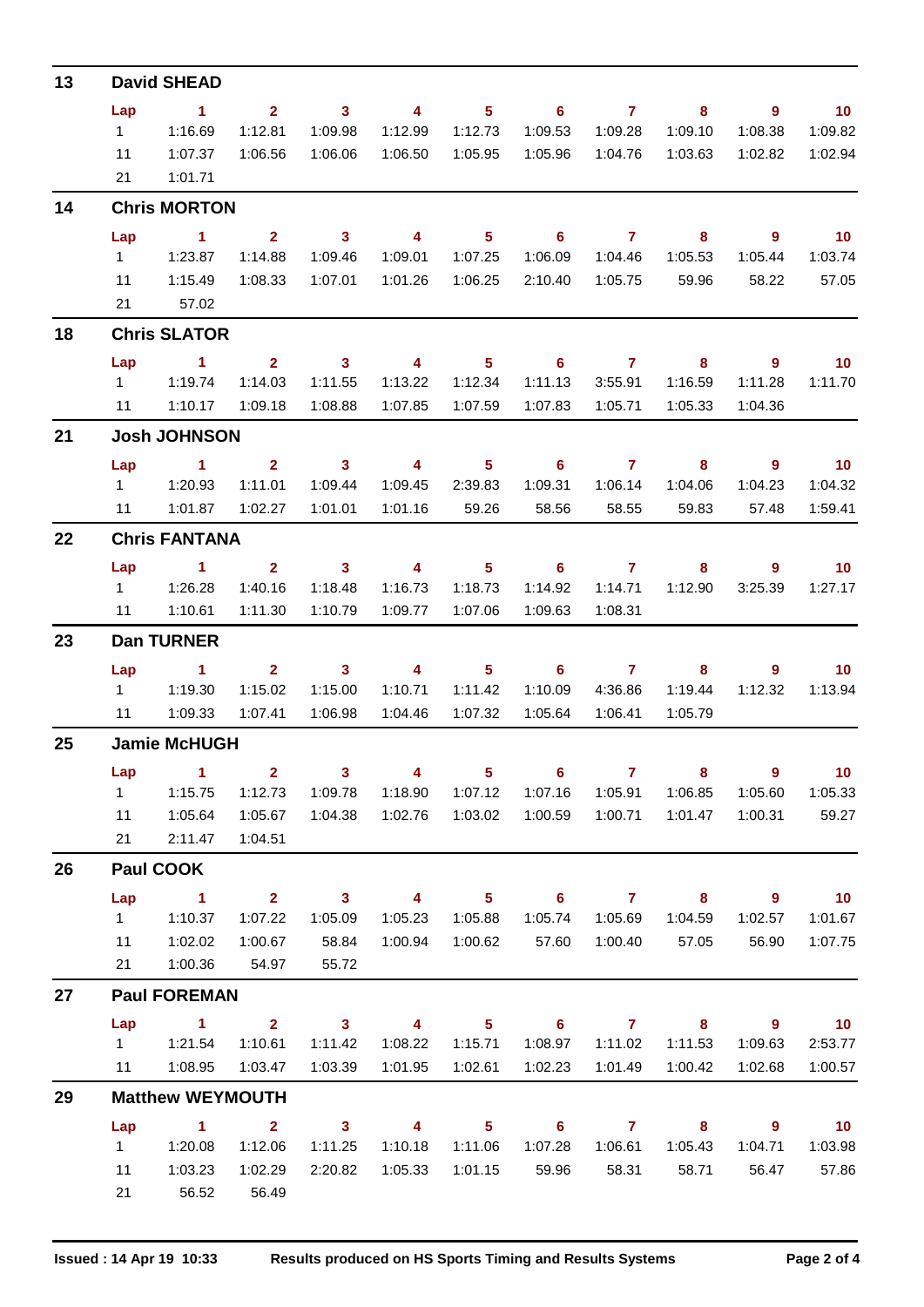| 32 |                | <b>Leon BIDGWAY</b>      |                         |                         |                         |                            |                            |                |                         |                            |                             |
|----|----------------|--------------------------|-------------------------|-------------------------|-------------------------|----------------------------|----------------------------|----------------|-------------------------|----------------------------|-----------------------------|
|    | Lap            | $\sim$ 1                 | $\overline{2}$          | $\mathbf{3}$            | $\overline{\mathbf{4}}$ | 5 <sub>5</sub>             | 6                          | $\overline{7}$ | 8                       | 9                          | 10                          |
|    | $1 \quad$      | 1:19.07                  | 1:13.16                 | 1:10.24                 | 1:10.11                 | 1:08.51                    | 1:09.67                    | 1:07.66        | 1:08.00                 | 1:05.63                    | 1:03.45                     |
|    | 11             | 1:02.72                  | 1:02.31                 | 1:00.75                 | 1:02.10                 | 1:58.59                    | 56.76                      |                |                         |                            |                             |
| 34 |                | <b>Dan ROGERS</b>        |                         |                         |                         |                            |                            |                |                         |                            |                             |
|    | Lap            | $\sim$ 1                 | $\overline{2}$          | $\mathbf{3}$            | $\overline{\mathbf{4}}$ | 5 <sup>5</sup>             | 6                          | $\overline{7}$ | 8                       | 9                          | 10                          |
|    | $1 \quad$      | 1:17.28                  | 1:09.96                 | 1:07.42                 | 1:09.13                 | 1:07.20                    | 1:05.71                    | 1:06.01        | 1:05.96                 | 1:04.57                    | 1:03.92                     |
|    | 11             | 1:04.28                  | 1:06.61                 | 1:03.45                 | 1:02.47                 | 1:02.40                    | 1:03.08                    | 1:00.97        | 1:01.39                 | 59.38                      | 1:00.99                     |
|    | 21             | 59.37                    | 59.27                   | 58.49                   |                         |                            |                            |                |                         |                            |                             |
| 36 |                | <b>Sam McKEE</b>         |                         |                         |                         |                            |                            |                |                         |                            |                             |
|    | Lap            | $\sim$ 1                 | $\overline{2}$          | $\mathbf{3}$            | 4                       | 5                          | $\overline{\phantom{0}}$ 6 | $\overline{7}$ | 8                       | 9                          | 10                          |
|    | $1 \quad$      | 1:18.59                  | 1:17.87                 | 1:15.67                 | 1:12.72                 | 1:12.21                    | 1:11.14                    | 1:10.57        | 1:12.39                 | 1:12.59                    | 2:50.16                     |
|    | 11             | 1:09.93                  | 1:04.46                 | 1:02.86                 | 1:02.02                 | 59.29                      | 58.04                      | 1:02.38        | 58.26                   | 57.54                      | 57.63                       |
|    | 21             | 59.22                    |                         |                         |                         |                            |                            |                |                         |                            |                             |
| 46 |                | <b>Rory BAPTISTE</b>     |                         |                         |                         |                            |                            |                |                         |                            |                             |
|    | Lap            | $\sim$ 1                 | $\mathbf{2}$            | $\overline{\mathbf{3}}$ | $\overline{\mathbf{4}}$ | 5 <sub>5</sub>             | $\overline{\phantom{0}}$ 6 | $\overline{7}$ | 8                       | 9                          | 10                          |
|    | $1 \quad$      | 1:20.28                  | 1:12.62                 | 1:11.97                 | 1:12.35                 | 1:11.95                    | 2:30.82                    | 1:13.15        | 1:09.48                 | 1:12.45                    | 1:07.89                     |
|    | 11             | 1:08.05                  | 1:08.25                 | 1:06.43                 | 1:07.38                 | 1:07.02                    | 1:04.48                    | 1:06.34        | 1:03.96                 |                            |                             |
| 56 |                | <b>James BIRCH</b>       |                         |                         |                         |                            |                            |                |                         |                            |                             |
|    | Lap            | $\sim$ 1                 | $\overline{2}$          | $\mathbf{3}$            | 4                       | 5                          | 6                          | $\overline{7}$ | 8                       | 9                          | 10                          |
|    | $1 \quad$      | 1:24.05                  | 1:14.82                 | 1:10.32                 | 1:09.17                 | 1:07.58                    | 1:07.76                    | 1:04.80        | 1:05.61                 | 1:03.88                    | 1:03.41                     |
|    | 11             | 1:02.70                  | 1:01.82                 | 1:00.81                 | 59.53                   | 59.13                      | 3:31.68                    | 1:04.63        | 57.71                   | 59.49                      | 56.76                       |
|    | 21             | 58.89                    |                         |                         |                         |                            |                            |                |                         |                            |                             |
| 57 |                | <b>Jonathan ATKINSON</b> |                         |                         |                         |                            |                            |                |                         |                            |                             |
|    | Lap            | $\blacktriangleleft$     | $\mathbf{2}$            | $\mathbf{3}$            | 4                       | 5                          | 6                          | $\mathbf{7}$   | 8                       | 9                          | 10                          |
|    | 1 $\sqrt{2}$   | 1:20.55                  | 1:13.19                 | 1:11.95                 | 1:11.43                 | 1:11.45                    | 1:21.34                    |                |                         |                            |                             |
| 58 |                | <b>Chris BIALAN</b>      |                         |                         |                         |                            |                            |                |                         |                            |                             |
|    | Lap            | $\sim$ 1.                | $\overline{\mathbf{2}}$ | $\overline{\mathbf{3}}$ | $\overline{\mathbf{4}}$ | $\overline{\phantom{a}}$ 5 | $\overline{\phantom{0}}$ 6 | $\overline{7}$ | $\overline{\mathbf{8}}$ | $\overline{\phantom{a}}$   | $\overline{10}$             |
|    | 1              | 1:16.51                  | 1:10.73                 | 1:08.30                 | 1:05.92                 | 1:04.94                    | 2:12.42                    | 1:08.15        | 1:04.06                 | 1:03.62                    | 1:04.39                     |
|    | 11             | 1:04.20                  | 1:02.98                 | 1:01.91                 | 1:04.04                 | 1:00.96                    | 1:01.10                    | 1:00.13        | 1:00.14                 | 1:00.37                    | 1:43.33                     |
|    | 21             | 1:04.66                  | 58.33                   |                         |                         |                            |                            |                |                         |                            |                             |
| 60 |                | <b>Lee PIERCEY</b>       |                         |                         |                         |                            |                            |                |                         |                            |                             |
|    | Lap            | $\sim$ $\sim$ 1          | $\overline{\mathbf{2}}$ | $\overline{\mathbf{3}}$ | $\overline{4}$          | $5 -$                      |                            | 6 7 8          |                         | - 9                        | $\overline{10}$             |
|    | $1 \quad \Box$ | 1:20.32                  | 1:16.21                 | 1:14.73                 | 1:13.26                 | 1:13.27                    | 3:28.33                    | 1:15.77        | 1:06.72                 | 1:05.91                    | 1:02.64                     |
|    | 11             | 1:02.76                  | 1:04.01                 | 1:01.35                 |                         | 1:02.01 58.86              |                            | 1:00.61 57.70  | 57.64                   | 58.32                      | 57.06                       |
|    | 21             | 58.46                    |                         |                         |                         |                            |                            |                |                         |                            |                             |
| 66 |                | <b>John WESTBROOK</b>    |                         |                         |                         |                            |                            |                |                         |                            |                             |
|    | Lap            | $\sim$ $\sim$ 1          | $\overline{\mathbf{2}}$ | $\overline{\mathbf{3}}$ | $\overline{\mathbf{4}}$ | 5 <sub>5</sub>             |                            | $6\qquad 7$    | 8                       | $\overline{\phantom{a}}$ 9 | $\overline{10}$             |
|    |                | 1   1:23.11   1:18.02    |                         | 1:13.91                 | 1:15.31                 | 1:13.35                    | 1:16.12                    | 1:15.52        | 1:12.48                 | 1:12.54                    | 1:13.90                     |
|    | 11             | 1:12.55                  | 1:11.46                 | 1:10.27                 | 2:28.68                 | 1:16.99                    | 1:07.59                    | 1:08.16        | 1:07.69                 | 1:07.60                    |                             |
| 67 |                | <b>Bobby TRUNDLEY</b>    |                         |                         |                         |                            |                            |                |                         |                            |                             |
|    | Lap            | $\sim$ $\sim$ 1.100      | $\overline{\mathbf{2}}$ | $\overline{\mathbf{3}}$ | $\overline{4}$          | $5 -$                      |                            | $6$ $7$ $8$    |                         | $\overline{\phantom{a}}$ 9 | $\overline{\phantom{0}}$ 10 |
|    | 1              | 1:19.04                  | 1:17.07                 | 1:14.39                 | 1:12.29                 | 1:11.46                    | 1:09.37                    | 1:11.33        | 1:10.45                 | 1:10.03                    | 1:08.20                     |
|    | 11             | 1:08.93                  | 1:08.55                 | 1:05.28                 | 1:05.46                 | 1:05.69                    | 1:04.61                    | 1:04.00        | 1:03.62                 | 1:02.85                    | 1:03.02                     |
|    | 21             | 1:02.11                  |                         |                         |                         |                            |                            |                |                         |                            |                             |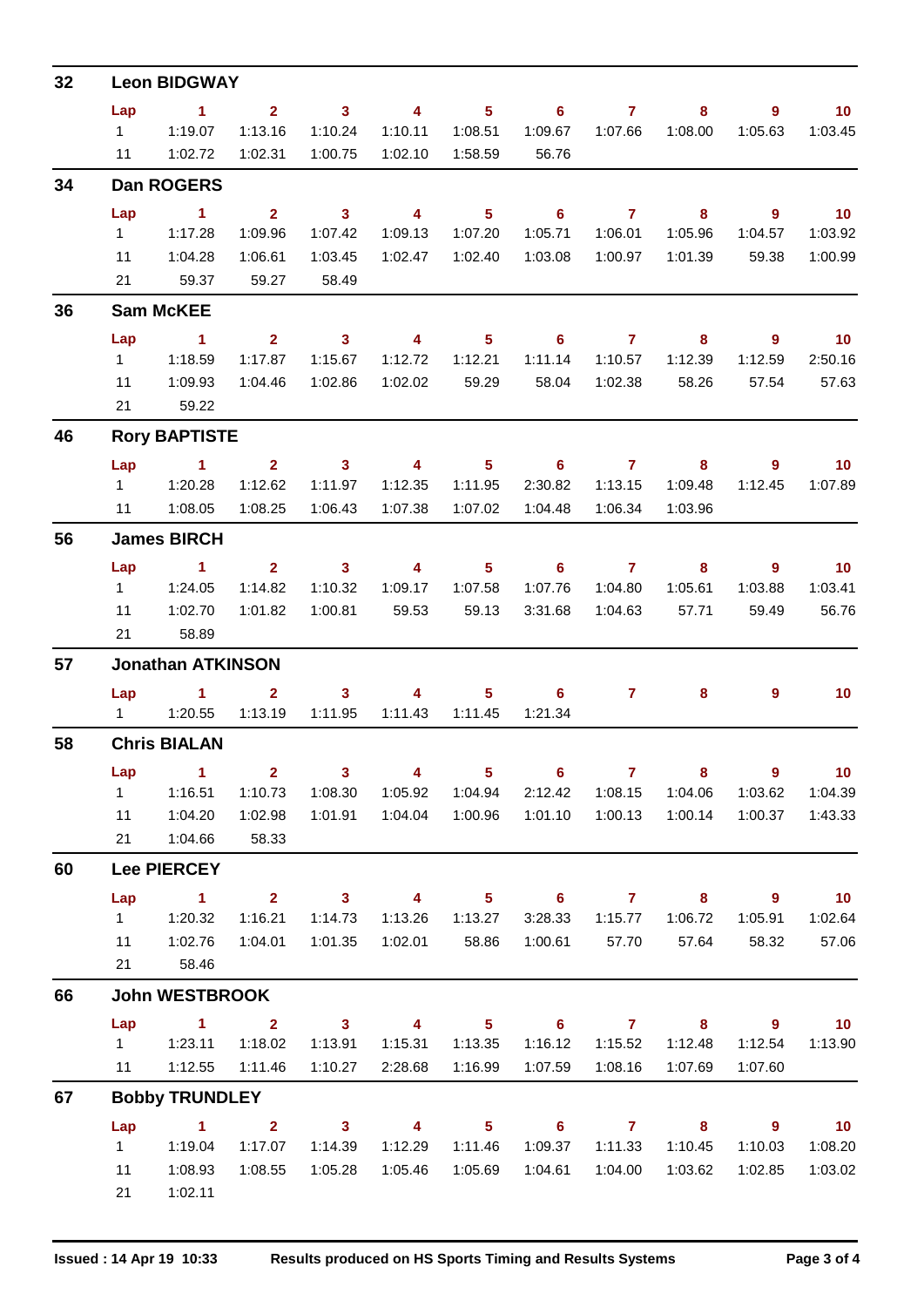| 69  |                | <b>Wayne ROTHWELL</b>        |                         |                         |                         |                            |                            |                           |                            |                |                             |
|-----|----------------|------------------------------|-------------------------|-------------------------|-------------------------|----------------------------|----------------------------|---------------------------|----------------------------|----------------|-----------------------------|
|     | Lap            | $\sim$ 1                     | $\overline{\mathbf{2}}$ | $\overline{\mathbf{3}}$ | $\overline{\mathbf{4}}$ | 5 <sub>5</sub>             |                            | $6\qquad 7$               | 8                          | $9^{\circ}$    | $\overline{10}$             |
|     | $1 \quad$      | 1:18.87                      | 1:18.50                 | 1:15.69                 | 1:13.44                 | 1:11.88                    | 1:11.24                    | 1:09.52                   | 1:13.23                    | 1:11.40        | 1:10.81                     |
|     | 11             | 1:10.22                      | 1:12.16                 | 1:07.51                 |                         | 1:08.19  1:06.15           | 1:06.93                    | 1:06.89                   | 1:03.52                    | 1:01.64        | 1:00.24                     |
|     | 21             | 59.94                        | 59.04                   |                         |                         |                            |                            |                           |                            |                |                             |
| 88  |                | <b>James ALFORD</b>          |                         |                         |                         |                            |                            |                           |                            |                |                             |
|     | Lap            | $\sim$ 1                     | 2 <sup>1</sup>          | $\overline{\mathbf{3}}$ | $\overline{4}$          | 5 <sup>5</sup>             | $\overline{\phantom{0}}$ 6 | $\overline{7}$            | 8                          | 9              | $\overline{10}$             |
|     |                |                              | 1:18.53                 | 2:33.63                 | 1:14.09                 | 1:14.18                    | 1:17.26                    | 1:14.96                   | 3:33.50                    | 1:10.56        | 1:11.74                     |
|     | 11             | 1:10.61                      | 1:08.04                 | 1:11.24                 | 1:07.15                 | 1:06.26                    | 1:06.07                    | 1:04.54                   |                            |                |                             |
| 93  |                | <b>Patrick McCARTHY</b>      |                         |                         |                         |                            |                            |                           |                            |                |                             |
|     | Lap            | $\sim$ 1 $\sim$ 2            |                         | $\overline{\mathbf{3}}$ | $\overline{\mathbf{4}}$ | $\overline{\phantom{1}}$ 5 | $6 \overline{7}$           |                           | 8                          | $\overline{9}$ | $\overline{10}$             |
|     | $1 \quad$      | 1:14.02                      | 1:08.19                 | 1:08.60                 | 1:05.38                 | 1:06.76                    | 1:04.84                    | 1:08.10                   | 2:27.66                    | 1:08.47        | 1:03.77                     |
|     | 11             | 1:01.76                      | 1:00.16                 | 2:49.03                 | 1:03.42                 | 1:00.06                    | 58.66                      | 59.85                     | 58.04                      |                |                             |
| 98  |                | <b>Neil ARMSTRONG</b>        |                         |                         |                         |                            |                            |                           |                            |                |                             |
|     | Lap            | $\sim$ 1                     | $\sim$ 2                | $\overline{\mathbf{3}}$ | $\overline{\mathbf{4}}$ | 5 <sub>5</sub>             | $\overline{\phantom{0}}$ 6 | $\overline{7}$            | 8                          | $9^{\circ}$    | $\blacksquare$ 10           |
|     | $1 \quad \Box$ | 2:05.22                      | 1:10.17                 | 1:09.59                 | 1:07.33                 | 1:04.93                    | 1:05.72                    |                           | 3:26.86 1:09.63            | 1:04.20        | 1:16.39                     |
|     | 11             | 1:02.83                      | 1:02.12                 | 1:00.54                 | 4:48.73                 | 1:11.10                    | 1:06.96                    |                           |                            |                |                             |
| 116 |                | <b>Alan O'NEILL</b>          |                         |                         |                         |                            |                            |                           |                            |                |                             |
|     | Lap            | $\sim$ 1                     | 2 <sup>1</sup>          | $\overline{\mathbf{3}}$ | $\overline{4}$          | $5 -$                      |                            | $6 \overline{7}$          | 8                          | 9              | $\overline{10}$             |
|     | $1 \quad \Box$ | 1:22.40                      | 1:14.76                 | 1:13.09                 |                         |                            |                            | 5:26.40  1:14.11  1:07.19 |                            | 1:07.99        | 1:05.88                     |
| 117 |                | <b>Jonathon SHILCOCK</b>     |                         |                         |                         |                            |                            |                           |                            |                |                             |
|     | Lap            | $\blacktriangleleft$         | $\mathbf{2}$            | $\mathbf{3}$            | $\overline{4}$          | 5 <sub>1</sub>             |                            | $6\qquad 7$               | 8                          | 9              | 10 <sup>°</sup>             |
|     |                | 1   1:19.91                  | 1:14.55                 | 1:10.31                 | 1:11.26                 | 1:10.43                    | 1:11.59                    | 1:07.88                   | 3:28.04                    | 1:42.20        | 1:16.53                     |
|     |                | $11 \t 1:12.22$              | 1:10.55                 | 1:10.21                 | 1:13.02                 | 1:10.53                    | 1:11.27                    | 1:08.53                   |                            |                |                             |
| 163 |                | <b>Jay FINLAY</b>            |                         |                         |                         |                            |                            |                           |                            |                |                             |
|     |                | Lap 1                        | 2 <sup>1</sup>          | $\overline{\mathbf{3}}$ | 4                       | $5^{\circ}$                | $\overline{\phantom{a}}$ 6 | $\overline{7}$            | 8                          | 9              | $\blacksquare$ 10           |
|     |                | 1 1:18.50                    | 1:09.00                 | 1:06.40                 | 1:05.49                 | 1:04.22                    | 1:04.92                    | 1:03.49                   | 5:22.53                    | 1:10.17        | 1:07.37                     |
|     |                | 11  1:02.54  3:57.11         |                         |                         |                         |                            |                            |                           |                            |                |                             |
| 165 |                | <b>Warren ALLEN</b>          |                         |                         |                         |                            |                            |                           |                            |                |                             |
|     | Lap            | $\sim$ 1                     |                         | $2 \t 3$                | $\overline{\mathbf{4}}$ | 5 <sub>1</sub>             |                            |                           | 6 7 8                      | 9              | $\overline{\phantom{0}}$ 10 |
|     | $1 \quad$      | 1:17.26                      | 1:12.57                 | 1:07.68                 | 1:02.91                 | 1:03.62                    | 1:04.16                    | 1:00.68                   | 59.57                      | 1:00.67        | 1:00.31                     |
|     | 11             | 3:21.81 59.63                |                         | 58.06                   | 56.71                   | 55.51                      | 56.82 56.07                |                           | 54.72                      | 55.57          | 56.37                       |
|     | 21             | 55.09                        | 54.33                   |                         |                         |                            |                            |                           |                            |                |                             |
| 172 |                | <b>Christopher HEATHCOTE</b> |                         |                         |                         |                            |                            |                           |                            |                |                             |
|     | Lap            | <b>Contract Manager</b>      |                         | $2 \qquad \qquad 3$     | $\overline{\mathbf{4}}$ | $5 -$                      | $\overline{\phantom{0}}$ 6 | $\overline{7}$            | $\overline{\phantom{a}}$ 8 | $9^{\circ}$    | $\blacksquare$ 10           |
|     | $1 \quad$      | 1:28.52                      | 1:19.28                 | 1:15.41                 | 1:13.49                 | 1:11.67                    | 1:10.90                    | 1:10.01                   | 1:10.81                    | 1:10.34        | 1:09.51                     |
|     | 11             | 1:07.02                      | 1:05.61                 | 1:05.46                 | 1:06.95                 | 1:04.70                    | 1:04.30                    | 1:04.29                   | 1:02.90                    |                |                             |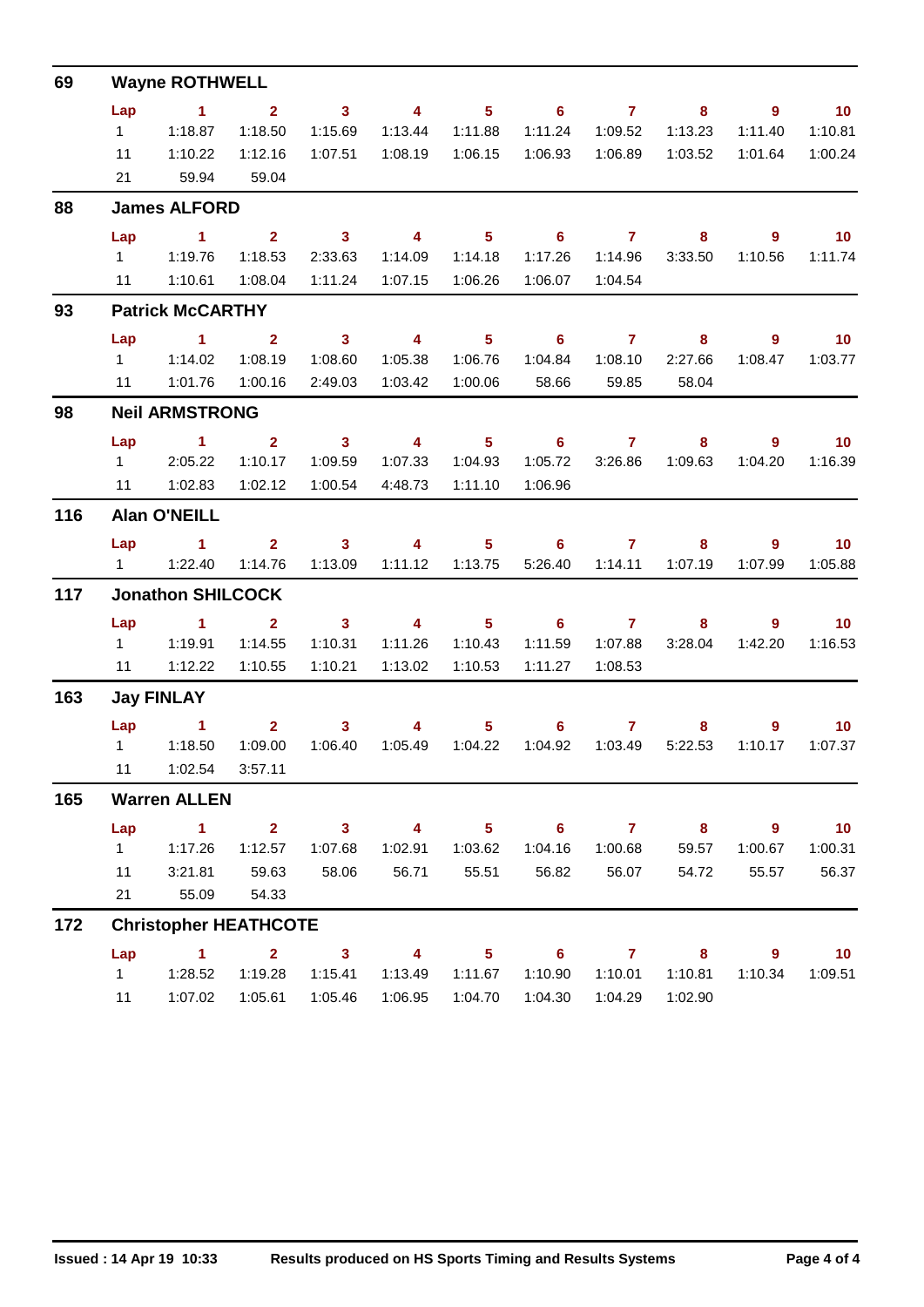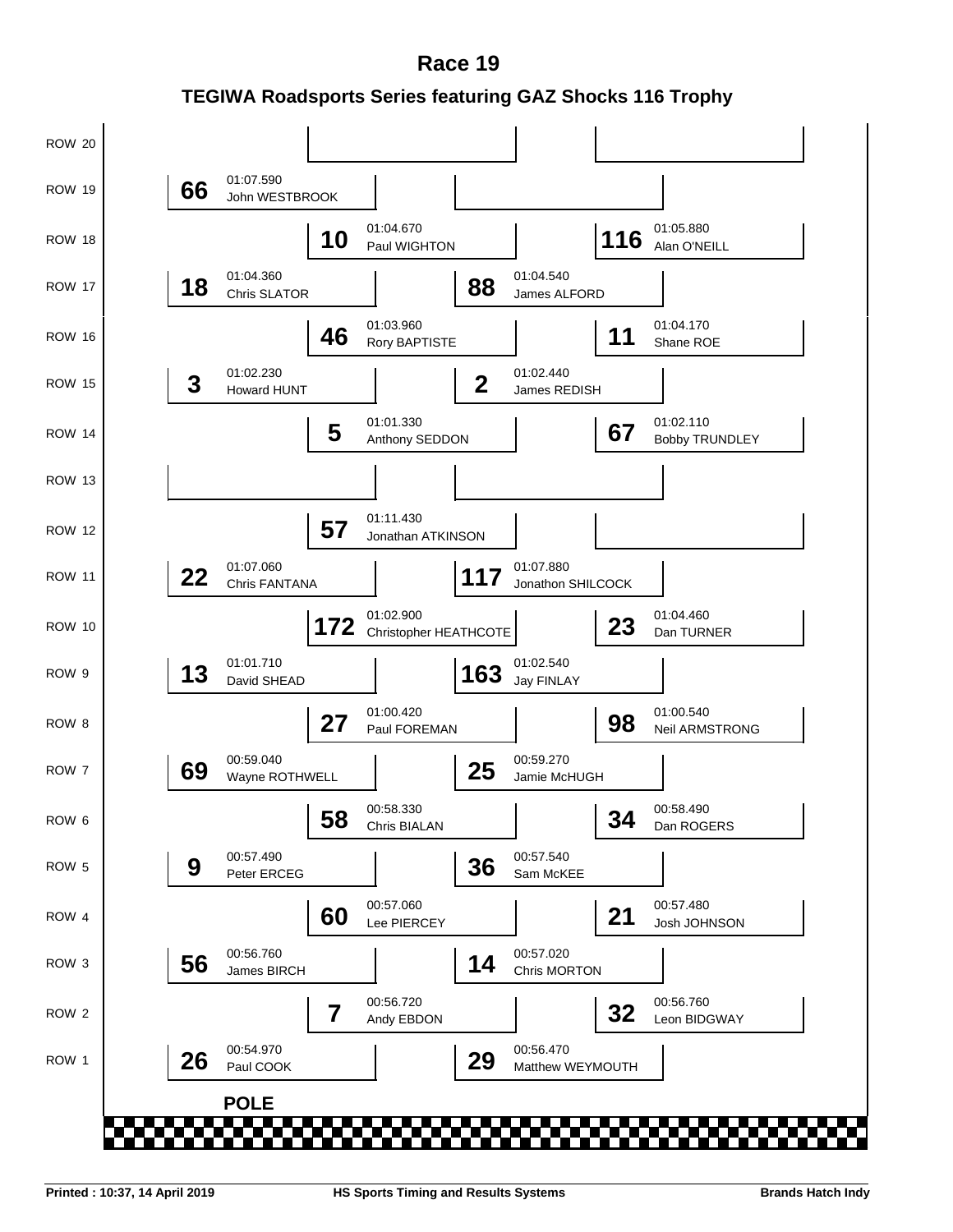



**Provisional Results - Race 19**

### **TEGIWA Roadsports Series featuring GAZ Shocks 116 Trophy**

| <b>PI</b> | No                 | <b>CI</b>             | Name                                                    | Car                          | Laps                | Time                                   |            |       | Behind MPH Best Lap on MPH |                |           |
|-----------|--------------------|-----------------------|---------------------------------------------------------|------------------------------|---------------------|----------------------------------------|------------|-------|----------------------------|----------------|-----------|
| 1         | 26                 | A                     | Paul COOK                                               | <b>BMW E46 M3</b>            | 49                  | 45:48.81                               |            | 77.52 | 53.23                      | 10             | 81.70     |
| 2         | 29                 | A                     | <b>Matthew WEYMOUTH</b>                                 | <b>BMW E36 M3</b>            | 49                  | 45:49.48                               | 0.67       | 77.50 | 53.30                      | 49             | 81.59     |
| 3         | 58                 | A                     | <b>Chris BIALAN</b>                                     | <b>BMW E46 M3 GTR</b>        | 49                  | 45:50.03                               | 1.22       | 77.49 | 52.60                      | 34             | 82.68     |
| 4         | 9                  | в                     | <b>Peter ERCEG</b>                                      | <b>Porsche Cavman S</b>      | 48                  | 46:00.41                               | 1 Lap      | 75.62 | 54.60                      | 12             | 79.65     |
| 5         | $\overline{7}$     | A                     | <b>Andy EBDON/Paul WELLS</b>                            | Caterham Seven 310R          | 48                  | 46:13.40                               | 1 Lan      | 75.27 | 54.60                      | 38             | 79.65     |
| 6         | 56                 | в                     | <b>James BIRCH</b>                                      | <b>Vauxhall Corsa</b>        | 48                  | 46:26.01                               | 1 Lap      | 74.93 | 54.81                      | 15             | 79.34     |
| 7         | 69                 | в                     | <b>Wayne ROTHWELL</b>                                   | <b>Porsche Cavman</b>        | 47                  | 45:58.09                               | 2 Laps     | 74.11 | 55.58                      | 26             | 78.24     |
| 8         | 14                 | в                     | <b>Chris MORTON</b>                                     | <b>Vauxhall Corsa</b>        | 47                  | 45:59.00                               | 2 Laps     | 74.08 | 54.53                      | 10             | 79.75     |
| 9         | 34                 | C                     | Dan ROGERS                                              | Mazda MX5                    | 47                  | 46:00.76                               | 2 Laps     | 74.04 | 55.30                      | 11             | 78.64     |
| 10        | 98                 | в                     | <b>Neil ARMSTRONG/Declan</b><br><b>ARMSTRONG</b>        | <b>Honda Civic Type-R</b>    | 46                  | 46:17.04                               | 3 Laps     | 72.04 | 55.94                      | 20             | 77.74     |
| 11        | 60                 | C                     | Lee PIERCEY/Jeff PIERCEY                                | <b>BMW 328i</b>              | 46                  | 46:26.45                               | 3 Laps     | 71.79 | 56.24                      | 5              | 77.33     |
| 12        | 172                | C                     | <b>Christopher HEATHCOTE</b>                            | <b>Renault Clio 172</b>      | 45                  | 46:00.48                               | 4 Laps     | 70.89 | 57.73                      | 37             | 75.33     |
| 13        | 13                 | C                     | <b>David SHEAD</b>                                      | <b>Tovota MR2</b>            | 45                  | 46:07.24                               | 4 Laps     | 70.72 | 58.42                      | 9              | 74.44     |
| 14        | 27                 | C                     | <b>Paul FOREMAN/George HAYNES</b>                       | <b>Volkswagen Mk2 Golf G</b> | 45                  | 46:22.30                               | 4 Laps     | 70.34 | 58.44                      | $\overline{7}$ | 74.41     |
| 15        | 23                 | C                     | Dan TURNER/Laurence WARD                                | Mini Cooper S                | 44                  | 46:46.04                               | 5 Laps     | 68.19 | 58.84                      | 42             | 73.91     |
| 16        | 57                 | D                     | <b>Jonathan ATKINSON</b>                                | <b>BMW Compact</b>           | 44                  | 46:58.69                               | 5 Laps     |       | 67.89 1:00.01              | 24             | 72.47     |
| 17        | 67                 | 116                   | <b>Bobby TRUNDLEY</b>                                   | <b>BMW 116i</b>              | 43                  | 46:00.00                               | 6 Laps     |       | 67.75 1:01.44              | 15             | 70.78     |
| 18        | 5                  | 116                   | <b>Anthony SEDDON/Samuel</b><br><b>CARRINGTON YATES</b> | <b>BMW 116i</b>              | 43                  | 46:15.16                               | 6 Laps     |       | 67.38 1:01.08              | 5              | 71.20     |
| 19        | 10                 | 116                   | <b>Paul WIGHTON/Lewis WIGHTON-</b><br><b>TURNER</b>     | <b>BMW 116i</b>              | 43                  | 46:46.89                               | 6 Laps     |       | 66.62 1:01.65              | 41             | 70.54     |
| 20        | 46                 | 116                   | <b>Rory BAPTISTE</b>                                    | <b>BMW 116i</b>              | 42                  | 45:59.41                               | 7 Laps     |       | 66.19 1:02.31              | 29             | 69.79     |
| 21        | 117                | В                     | Jonathon SHILCOCK/Michael<br><b>SHILCOCK</b>            | <b>Ford Fiesta Mk3</b>       | 42                  | 46:02.22                               | 7 Laps     | 66.12 | 57.39                      | 30             | 75.78     |
| 22        | 3                  | 116                   | <b>Howard HUNT/Ethan ROGERS</b>                         | <b>BMW 116i</b>              | 42                  | 46:07.73                               | 7 Laps     |       | 65.99 1:01.58              | 38             | 70.62     |
| 23        | 88                 | 116                   | <b>James ALFORD</b>                                     | <b>BMW 116i</b>              | 42                  | 46:22.89                               | 7 Laps     |       | 65.63 1:02.25              | 41             | 69.86     |
| 24        | 11                 | 116                   | <b>Shane ROE/Andrew ROE</b>                             | <b>BMW 116i</b>              | 42                  | 46:37.71                               | 7 Laps     |       | 65.29 1:02.26              | 41             | 69.85     |
| 25        | 18                 | 116                   | <b>Chris SLATOR/Simon FROWEN</b>                        | <b>BMW 116i</b>              | 42                  | 46:44.63                               | 7 Laps     |       | 65.12 1:01.48              | 42             | 70.74     |
| 26        | 66                 | 116                   | <b>John WESTBROOK</b>                                   | <b>BMW 116i</b>              | 41                  | 46:19.49                               | 8 Laps     |       | 64.15 1:03.72              | 32             | 68.25     |
| 27        | 116                | 116                   | Alan O'NEILL/Christopher JACKSON BMW 116i               |                              | 40                  | 46:25.68                               | 9 Laps     |       | 62.45 1:03.42              | 18             | 68.57     |
|           |                    | <b>Not-Classified</b> |                                                         |                              |                     |                                        |            |       |                            |                |           |
|           | 21                 | в                     | <b>Josh JOHNSON</b>                                     | <b>VW Golf GTI MK5</b>       | 38                  | 36:47.15                               | <b>DNF</b> | 74.87 | 54.98                      | 11             | 79.10     |
|           | 163                | в                     | <b>Jay FINLAY/Alex TAIT</b>                             | <b>Ford Fiesta ST</b>        | 28                  | 37:22.46                               | <b>DNF</b> | 54.30 | 55.69                      | 20             | 78.09     |
|           | 25                 | в                     | <b>Jamie McHUGH</b>                                     | Porsche 944                  | 20                  | 22:07.81                               | <b>DNF</b> | 65.50 | 57.63                      | $\mathbf{2}$   | 75.46     |
|           | 36                 | C                     | <b>Sam McKEE/Alex BALDWIN</b>                           | <b>BMW E36 328i</b>          | 17                  | 16:21.52                               | <b>DNF</b> | 75.32 | 56.24                      | 17             | 77.33     |
|           | 32                 | А                     | <b>Leon BIDGWAY</b>                                     | <b>Lotus Exige</b>           | 3                   | 2:48.83                                | <b>DNF</b> | 77.28 | 53.47                      | 3              | 81.33     |
|           |                    | <b>Disqualified</b>   |                                                         |                              |                     |                                        |            |       |                            |                |           |
|           |                    |                       | 2 116 James REDISH/Jeremy<br><b>WOODGATE</b>            | <b>BMW 116i</b>              |                     | Track limits and ignoring flag signals |            |       |                            |                |           |
|           | 22                 | D                     | <b>Chris FANTANA/Nick</b><br><b>RAMSDEN</b>             | Mazda MX5 MK1                | <b>Track limits</b> |                                        |            |       |                            |                |           |
|           | <b>Fastest Lap</b> |                       |                                                         |                              |                     |                                        |            |       |                            |                |           |
|           | 58                 | A                     | <b>Chris BIALAN</b>                                     | <b>BMW E46 M3 GTR</b>        |                     |                                        |            |       | 52.60                      | 34             | 82.68 Red |
|           | 14                 | в                     | <b>Chris MORTON</b>                                     | <b>Vauxhall Corsa</b>        |                     |                                        |            |       | 54.53                      | 10             | 79.75 Rec |
|           | 34                 | C                     | Dan ROGERS                                              | Mazda MX5                    |                     |                                        |            |       | 55.30                      | 11             | 78.64 Red |
|           | 57                 | D                     | <b>Jonathan ATKINSON</b>                                | <b>BMW Compact</b>           |                     |                                        |            |       | 1:00.01                    | 24             | 72.47     |
|           | 5                  |                       | 116 Anthony SEDDON/Samuel<br><b>CARRINGTON YATES</b>    | <b>BMW 116i</b>              |                     |                                        |            |       | 1:01.08                    | 5              | 71.20     |

No 57 - 30s penalty - outside pit window; No 11 - 15s penalty - track limits

**Weather / Track:** 

| <b>Start Time: 15:19</b> | <b>Brands Hatch Indy</b> | 14 Apr 19 16:13                                  |
|--------------------------|--------------------------|--------------------------------------------------|
| <b>Clerk of Course:</b>  | <b>Time Issued:</b>      | <b>Chief Timekeeper:</b><br><b>Terry Stevens</b> |
|                          |                          |                                                  |









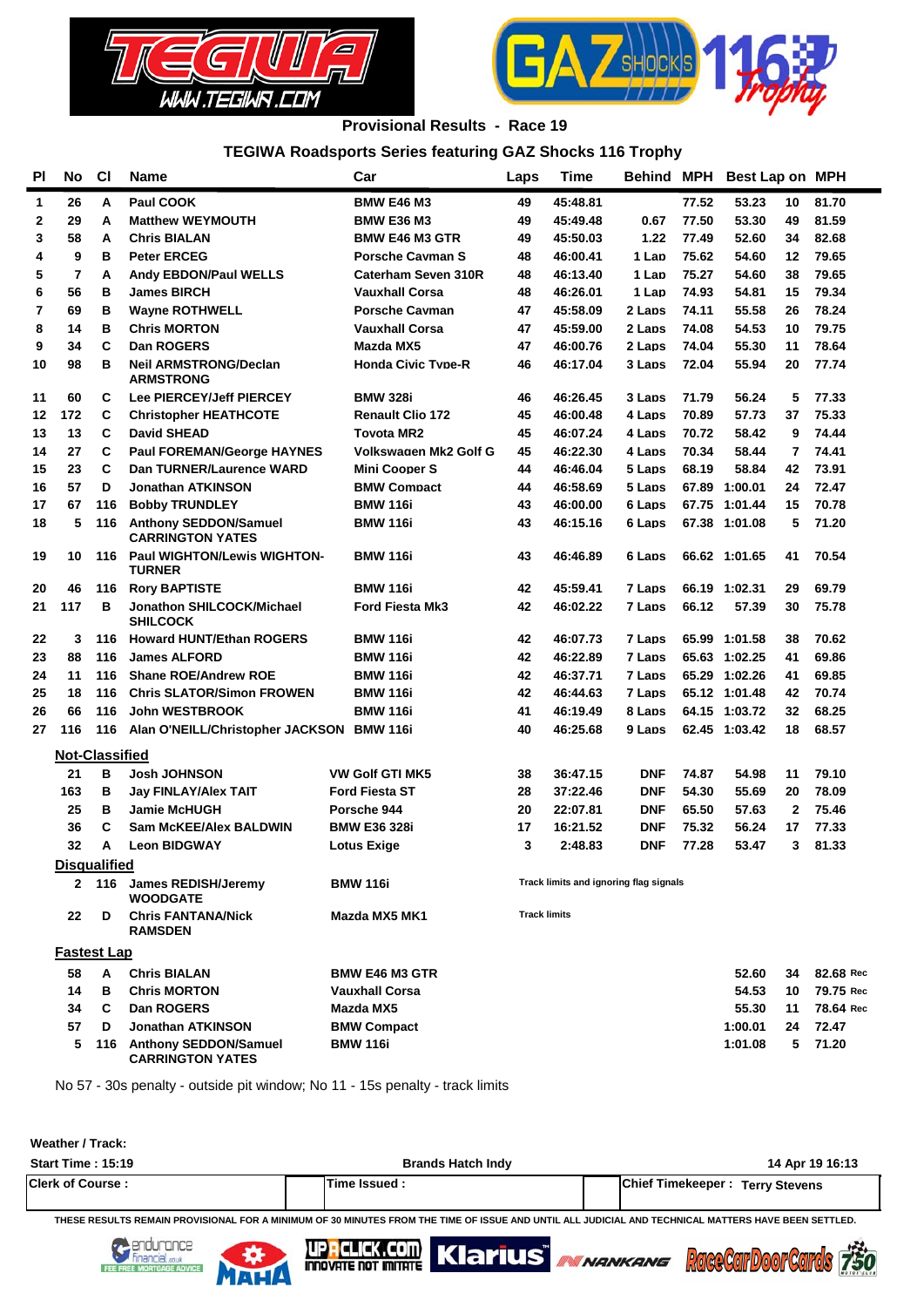|    | Lap 1       |    | Lap2        |     | Lap <sub>3</sub> |     | Lap 4       |              | Lap <sub>5</sub> |              | Lap <sub>6</sub> |              | Lap <sub>7</sub> |              | Lap <sub>8</sub> |     | Lap <sub>9</sub> |    | Lap <sub>10</sub> |  |
|----|-------------|----|-------------|-----|------------------|-----|-------------|--------------|------------------|--------------|------------------|--------------|------------------|--------------|------------------|-----|------------------|----|-------------------|--|
| No | Time        | No | Time        | No. | Time             | No. | Time        | No           | Time             | No           | Time             | No           | Time             | No           | Time             | No  | Time             | No | Time              |  |
|    | 29 1:00.33  |    | 29 1:54.05  |     | 29 2:47.42       | 29  | 3:41.10     | 29           | 4:35.86          |              | 26 5:32.38       |              | 26 6:25.77       |              | 26 7:19.31       |     | 26 8:12.98       |    | 26 9:06.21        |  |
|    | 26 1:00.61  |    | 26 1:54.68  | 26  | 2:48.14          | 26  | 3:41.47     | 26           | 4:36.16          | 29           | 5:33.44          |              | 67 6:27.08 *1    |              | 57 7:19.97 *1    |     | 25 8:13.05 *3    |    | 29 9:08.53        |  |
|    | 32 1:01.83  |    | 32 1:55.36  |     | 32 2:48.83       | 21  | 3:50.74     | 3            | 4:36.95 *1       |              | 22 5:33.57 *1    |              | 29 6:27.18       | 29           | 7:21.38          |     | 172 8:13.35 *1   |    | 117 9:09.31 *3    |  |
|    | 21 1:03.78  |    | 21 1:59.59  |     | 21 2:55.16       | 56  | 3:52.73     | $\mathbf{2}$ | 4:37.19 *1       | 46           | 5:34.69 *1       |              | 22 6:37.11 *1    | 5.           | 7:23.70 *1       |     | 29 8:15.12       |    | 172 9:12.74 *1    |  |
|    | 56 1:04.96  |    | 56 2:01.11  | 56  | 2:56.91          | 9   | 3:54.23     | 88           | 4:37.87 *1       |              | 10 5:36.88 *1    |              | 46 6:37.70 *1    | 23           | 7:26.42 *1       |     | 57 8:20.28 *1    |    | 25 9:14.70 *3     |  |
|    | 7 1:05.08   |    | 14 2:02.23  | 9   | 2:58.99          | 14  | 3:55.15     |              | 116 4:41.19 *1   |              | 18 5:38.00 *1    |              | 21 6:38.25       |              | 67 7:28.61 *1    | 5   | 8:24.99 *1       |    | 57 9:20.69 *1     |  |
|    | 14 1:05.50  | 9  | 2:02.24     | 14  | 2:59.59          | 7   | 3:55.80     |              | 66 4:41.87 *1    |              | 11 5:39.04 *1    |              | 10 6:39.17 *1    | 21           | 7:33.79          | 23  | $8:26.14$ *1     |    | 21 9:24.40        |  |
|    | 9 1:06.13   | 7  | 2:02.39     | 7.  | 2:59.67          | 60  | 3:56.80     | 21           | 4:47.24          | $\mathbf{2}$ | 5:42.32 *1       |              | 14 6:41.52       |              | 14 7:37.18       | 21  | 8:28.94          | 5. | $9:26.07$ *1      |  |
|    | 60 1:06.60  |    | 60 2:03.42  | 60  | 3:00.19          | 69  | 4:00.00     | 56           | 4:48.92          |              | 88 5:42.50 *1    |              | 18 6:41.64 *1    | 9            | 7:37.30          | 67  | $8:30.42$ *1     | 14 | 9:26.38           |  |
|    | 36 1:07.44  |    | 69 2:04.78  | 36  | 3:02.51          | 58  | 4:00.21     | 9            | 4:49.35          | 3            | 5:42.64 *1       | 9            | 6:41.95          | 58           | 7:39.00          |     | 14 8:31.85       |    | 58 9:26.58        |  |
|    | 69 1:07.75  |    | 36 2:04.82  |     | 163 3:02.60      | 163 | 4:01.60     | 14           | 4:49.80          | 21           | 5:42.77          |              | 11 6:42.24 *1    | 56           | 7:40.90          | 9   | 8:31.99          | 23 | $9:26.88$ *1      |  |
|    | 34 1:07.93  |    | 163 2:05.65 | 69  | 3:02.90          | 36  | 4:01.68     | 7            | 4:51.50          | 56           | 5:44.85          | 56           | 6:43.75          | 7            | 7:41.42          | 58  | 8:32.33          | 9  | 9:28.60           |  |
|    | 163 1:08.18 |    | 34 2:05.84  | 34  | 3:04.09          | 34  | 4:02.70     | 60           | 4:53.04          | 9            | 5.45.18          | 58           | 6:43.79          | 46           | 7:41.52 *1       | 56  | 8:36.45          | 56 | 9:32.22           |  |
|    | 25 1:08.70  | 25 | 2:06.33     | 58  | 3:04.45          | 25  | 4:03.09     | 58           | 4:53.66          | 14           | 5:46.29          | 7            | 6.44.88          |              | 22 7:42.25 *1    | 7   | 8:36.82          | 67 | $9:32.50$ *1      |  |
|    | 13 1:09.71  |    | 58 2:06.41  | 25  | 3:04.56          | 98  | 4:04.91     | 69           | 4:56.88          | $\mathbf{7}$ | 5:47.18          | $\mathbf{2}$ | 6:46.76 *1       |              | 10 7:43.10 *1    | 60  | 8:41.29          | 7  | 9:32.50           |  |
|    | 98 1:10.09  |    | 98 2:09.27  | 98  | 3:06.76          | 13  | 4:08.55     |              | 163 4:57.87      |              | 116 5:47.48 *1   | 60           | 6:47.05          | 60           | 7:44.35          | 69  | 8:43.73          | 60 | 9:37.55           |  |
|    | 58 1:10.31  |    | 13 2:10.38  |     | 13 3:09.37       | 27  | 4:09.77     | 36           | 4:59.09          |              | 58 5:47.89       | 88           | $6:47.82$ *1     |              | 18 7:44.80 *1    | 46  | 8:44.35 *1       |    | 69 9:39.76        |  |
|    | 27 1:10.41  |    | 27 2:10.74  |     | 27 3:10.18       |     | 172 4:14.64 | 34           | 4:59.62          | 66           | 5:48.22 *1       | 3            | 6:48.31 *1       | 11           | 7:45.79 *1       |     | 163 8:44.76      |    | 163 9:41.06       |  |
|    | 172 1:12.94 |    | 172 2:13.96 |     | 172 3:14.29      | 57  | 4:18.34     | 98           | 5:03.53          | 60           | 5:49.74          | 69           | 6:48.98          | 69           | 7:46.38          | 22  | 8:44.99 *1       |    | 34 9:42.95        |  |
|    | 57 1:13.88  |    | 57 2:16.37  |     | 57 3:17.45       | 5   | 4:20.14     | 25           | 5:03.96          | 69           | 5:52.88          |              | 163 6:50.74      |              | 163 7:48.20      | 10  | 8:45.26 *1       |    | 36 9:44.51        |  |
|    | 5 1:15.14   | 5  | 2:16.71     | 5   | 3:18.63          | 23  | 4:22.08     |              | 13 5:07.81       |              | 163 5:54.14      |              | 34 6:52.82       | 34           | 7:50.09          | 34  | 8:45.84          |    | 46 9:47.41 *1     |  |
|    | 22 1:16.02  |    | 67 2:18.79  | 23  | 3:20.35          | 67  | 4:23.79     | 27           | 5:08.99          |              | 36 5:55.83       |              | 36 6:52.92       | 36           | 7:50.41          | 36  | 8:47.39          |    | 10 9:48.15 *1     |  |
|    | 67 1:16.41  |    | 23 2:19.90  | 67  | 3:20.53          |     | 117 4:28.51 |              | 172 5:15.39      | 34           | 5:56.31          |              | 116 6:53.37 *1   | $\mathbf{2}$ | 7:50.90 *1       | 18  | 8:48.65 *1       |    | 22 9:49.02 *1     |  |
|    | 23 1:16.81  |    | 22 2:20.73  |     | 117 3:24.22      | 22  | 4:29.39     |              | 57 5:19.04       | 98           | 6:01.25          |              | 66 6:54.30 *1    | 88           | 7:51.27 *1       | 11  | 8:49.34 *1       |    | 98 9:50.97        |  |
|    | 46 1:17.65  |    | 117 2:21.22 |     | 22 3:24.55       | 46  | 4:31.26     | 5.           | 5:21.22          |              | 13 6:06.79       |              | 98 6:59.92       | 3            | 7:53.61 *1       | 98  | 8:53.75          |    | 18 9:51.55 *1     |  |
|    | 117 1:18.25 |    | 46 2:21.79  | 46  | 3:26.25          | 18  | 4:33.50     |              | 23 5:23.02       |              | 27 6:07.72       |              | 117 7:01.96 *2   | 98           | 7:57.32          | 2   | 8:53.90 *1       |    | 11 9:52.19 *1     |  |
|    | 3 1:18.81   | 3  | 2:24.88     | 18  | 3:29.03          | 10  | 4:33.90     |              | 67 5:25.40       |              | 172 6:15.15      |              | 13 7:05.48       |              | 116 7:58.58 *1   | 88  | 8:54.16 *1       |    | 88 9:56.88 *1     |  |
|    | 18 1:20.75  |    | 18 2:24.99  | 10  | 3:29.49          |     | 11 4:34.66  |              |                  |              | 57 6:19.53       |              | 27 7:06.16       | 66           | 7:59.24 *1       | 3   | 8:58.03 *1       |    | 2 9:57.13 *1      |  |
|    | 10 1:20.95  |    | 10 2:25.52  | 11  | 3:30.79          |     |             |              |                  | 5            | 6:22.37          |              | 172 7:14.32      | 13           | 8:04.38          | 13  | 9:02.80          |    |                   |  |
|    | 116 1:22.43 |    | 11 2:26.82  | 3   | 3:31.57          |     |             |              |                  |              | 23 6:23.64       |              |                  | 27           | 8:04.66          | 116 | $9:03.05$ *1     |    |                   |  |
|    | 11 1:22.57  |    | 2 2:27.68   | 2   | 3:31.95          |     |             |              |                  |              |                  |              |                  |              | 117 8:06.33 *2   | 27  | 9:03.41          |    |                   |  |
|    | 2 1:22.72   |    | 116 2:28.81 | 88  | 3:33.37          |     |             |              |                  |              |                  |              |                  |              |                  |     | 66 9:03.84 *1    |    |                   |  |
|    | 88 1:23.15  |    | 88 2:29.07  |     | 116 3:34.60      |     |             |              |                  |              |                  |              |                  |              |                  |     |                  |    |                   |  |
|    | 66 1:24.25  |    | 66 2:29.96  |     | 66 3:35.26       |     |             |              |                  |              |                  |              |                  |              |                  |     |                  |    |                   |  |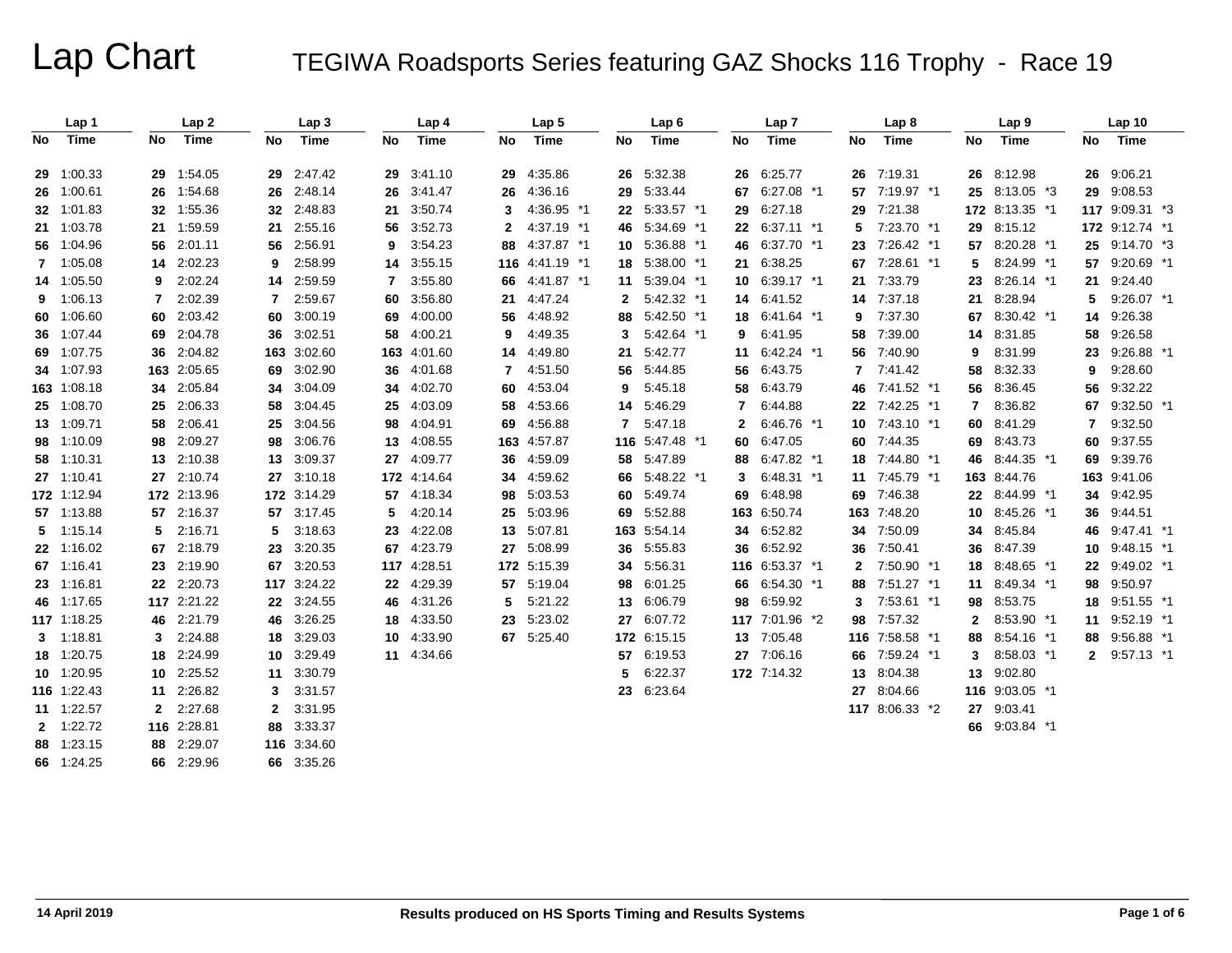|    | Lap 11          |    | Lap <sub>12</sub> |    | Lap <sub>13</sub> |     | Lap 14          | Lap 15          |    | Lap <sub>16</sub> |    | Lap 17          |    | Lap 18          |    | Lap 19          |    | Lap20           |
|----|-----------------|----|-------------------|----|-------------------|-----|-----------------|-----------------|----|-------------------|----|-----------------|----|-----------------|----|-----------------|----|-----------------|
| No | Time            | No | Time              | No | Time              | No. | Time            | No Time         | No | Time              | No | Time            | No | Time            | No | Time            | No | Time            |
|    | 26 10:01.56     |    | 26 10:55.13       |    | 26 11:49.17       |     | 26 12:42.95     | 26 13:36.64     |    | 26 14:30.20       |    | 26 15:24.64     |    | 26 16:18.00     |    | 26 17:12.46     |    | 26 18:06.41     |
|    | 13 10:02.16 *1  |    | 29 10:57.50       |    | 29 11:52.76       |     | 29 12:46.31     | 98 13:38.74 *1  |    | 66 14:30.38 *3    |    | 36 15:25.28 *1  |    | 36 16:21.52 *1  |    | 11 17:12.90 *3  |    | 163 18:08.38 *1 |
|    | 27 10:02.35 *1  |    | 88 10:59.19 *2    |    | 46 11:53.24 *2    |     | 46 12:55.94 *2  | 29 13:39.84     |    | 116 14:30.44 *3   |    | 3 15:25.80 *3   |    | 29 16:21.56     |    | 18 17:13.19 *3  |    | 172 18:08.46 *2 |
|    | 3 10:02.49 *2   |    | 2 11:00.41 *2     |    | 10 11:53.35 *2    |     | 10 12:55.96 *2  | 67 13:40.34 *2  |    | 23 14:33.82 *2    |    | 57 15:26.75 *2  |    | 57 16:27.38 *2  |    | 34 17:14.30 *1  |    | 60 18:09.61 *1  |
|    | 29 10:02.62     |    | 13 11:01.06 *1    |    | 22 11:54.75 *2    |     | 22 12:56.74 *2  | 13 13:58.64 *1  |    | 29 14:33.88       |    | 29 15:27.97     |    | 3 16:29.62 *3   |    | 29 17:15.50     |    | 34 18:11.56 *1  |
|    | 116 10:08.32 *2 |    | 27 11:01.35 *1    |    | 18 11:57.14 *2    |     | 13 12:59.20 *1  | 10 13:59.15 *2  |    | 98 14:35.61 *1    |    | 117 15:31.18 *4 |    | 98 16:30.87 *1  |    | 88 17:19.60 *3  |    | 25 18:11.58 *4  |
|    | 66 10:09.11 *2  |    | 3 11:06.90 *2     |    | 11 11:57.95 *2    |     | 18 12:59.71 *2  | 58 14:00.18     |    | 5 14:36.42 *2     |    | 98 15:34.40 *1  |    | 23 16:35.58 *2  |    | 2 17:19.87 *3   |    | 29 18:11.95     |
|    | 117 10:11.61 *3 |    | 172 11:12.06 *1   |    | 13 12:00.08 *1    |     | 27 13:00.26 *1  | 27 14:00.42 *1  |    | 67 14:41.92 *2    |    | 23 15:35.57 *2  |    | 5 $16:40.55*2$  |    | 98 17:27.02 *1  |    | 22 18:15.00 *3  |
|    | 172 10:11.71 *1 |    | 25 11:12.88 *3    |    | 27 12:00.78 *1    |     | 11 13:01.10 *2  | 22 14:00.92 *2  |    | 58 14:54.40       |    | 116 15:36.02 *3 |    | 58 16:40.74     |    | 57 17:27.85 *2  |    | 11 18:16.38 *3  |
|    | 25 10:13.32 *3  |    | 66 11:13.46 *2    |    | 88 12:02.92 *2    |     | 58 13:03.73     | 46 14:01.60 *2  |    | 13 14:57.82 *1    |    | 66 15:36.74 *3  |    | 116 16:41.46 *3 |    | 46 17:29.23 *4  |    | 18 18:16.61 *3  |
|    | 21 10:19.38     |    | 117 11:14.12 *3   |    | 2 12:03.52 *2     |     | 88 13:05.63 *2  | 21 14:02.66     |    | 21 14:58.90       |    | 5 15:37.84 *2   |    | 66 16:42.61 *3  |    | 3 17:33.51 *3   |    | 2 18:22.93 *3   |
|    | 58 10:21.24     |    | 21 11:14.43       |    | 58 12:09.87       |     | 2 13:06.45 *2   | 18 14:02.72 *2  |    | 14 14:59.49       |    | 67 15:43.36 *2  |    | 67 16:44.80 *2  |    | 58 17:34.41     |    | 98 18:23.27 *1  |
|    | 57 10:21.30 *1  |    | 58 11:14.56       |    | 3 $12:11.40*2$    |     | 21 13:07.29     | 14 14:03.24     |    | 27 14:59.78 *1    |    | 58 15:47.52     |    | 9 16:51.09      |    | 23 17:36.46 *2  |    | 88 18:23.27 *3  |
|    | 14 10:21.57     |    | 116 11:14.69 *2   |    | 21 12:11.87       |     | 14 13:08.45     | 11 14:03.96 *2  |    | 9 15:00.34        |    | 21 15:55.89     |    | 21 16:52.06     |    | 5 17:41.95 *2   |    | 10 18:25.55 *4  |
|    | 9 10:23.74      |    | 14 11:16.23       |    | 14 12:12.09       |     | 9 13:09.47      | 9 14:04.54      |    | 10 15:01.57 *2    |    | 9 15:55.96      |    | 14 16:52.65     |    | 116 17:45.14 *3 |    | 58 18:27.99     |
|    | 56 10:28.00     |    | 9 11:18.34        |    | 172 12:12.19 *1   |     | 172 13:11.03 *1 | 88 14:08.89 *2  |    | 22 15:04.33 *2    |    | 14 15:56.27     |    | 7 16:54.74      |    | 9 17:45.78      |    | 57 18:28.43 *2  |
|    | 7 10:28.33      |    | 57 11:22.39 *1    |    | 25 12:13.29 *3    |     | 25 13:12.90 *3  | 7 14:09.31      |    | 7 15:04.62        |    | 13 15:57.93 *1  |    | 13 16:56.48 *1  |    | 66 17:46.42 *3  |    | 23 18:36.31 *2  |
|    | 5 10:28.77 *1   |    | 56 11:23.15       |    | 9 12:13.80        |     | 7 13:14.44      | 56 14:09.90     |    | 46 15:04.90 *2    |    | 27 15:58.83 *1  |    | 56 16:56.57     |    | 67 17:46.44 *2  |    | 46 18:36.32 *4  |
|    | 23 10:29.13 *1  |    | 7 11:23.85        |    | 117 12:16.72 *3   |     | 56 13:15.09     | 2 14:10.10 *2   |    | 56 15:05.23       |    | 7 15:59.53      |    | 27 16:58.22 *1  |    | 7 17:49.63      |    | 3 18:37.17 *3   |
|    | 60 10:33.88     |    | 23 11:29.63 *1    |    | 7 12:19.35        |     | 3 13:17.05 *2   | 172 14:10.27 *1 |    | 18 15:05.70 *2    |    | 56 16:00.70     |    | 172 17:09.33 *1 |    | 56 17:52.08     |    | 117 18:38.63 *6 |
|    | 67 10:34.20 *1  |    | 5 11:30.09 *1     |    | 56 12:19.48       |     | 117 13:22.85 *3 | 25 14:13.11 *3  |    | 11 15:06.53 *2    |    | 10 16:03.63 *2  |    | 69 17:09.58     |    | 13 17:55.39 *1  |    | 9 18:41.33      |
|    | 69 10:35.59     |    | 60 11:30.20       |    | 66 12:19.95 *2    |     | 60 13:23.76     | 60 14:20.46     |    | 172 15:09.13 *1   |    | 22 16:06.70 *2  |    | 22 17:10.30 *2  |    | 27 17:57.37 *1  |    | 5 18:43.17 *2   |
|    | 163 10:37.12    |    | 69 11:31.76       |    | 116 12:20.60 *2   |     | 69 13:23.98     | 69 14:20.51     |    | 25 15:12.52 *3    |    | 18 16:08.04 *2  |    | 25 17:11.07 *3  |    | 69 18:06.00     |    | 7 18:45.80      |
|    | 34 10:38.25     |    | 163 11:34.50      |    | 57 12:23.52 *1    |     | 66 13:24.06 *2  | 3 14:21.89 *2   |    | 88 15:12.98 *2    |    | 172 16:08.20 *1 |    | 163 17:12.29    |    |                 |    | 56 18:48.30     |
|    | 36 10:41.00     |    | 34 11:35.38       |    | 60 12:27.15       |     | 57 13:24.11 *1  | 163 14:23.04    |    | 2 15:13.35 *2     |    | 11 16:09.08 *2  |    | 60 17:12.31     |    |                 |    | 67 18:48.91 *2  |
|    | 98 10:48.15     |    | 67 11:36.41 *1    |    | 69 12:28.06       |     | 116 13:24.63 *2 | 57 14:25.51 *1  |    | 69 15:17.02       |    | 25 16:11.35 *3  |    |                 |    |                 |    | 116 18:49.96 *3 |
|    | 46 10:50.08 *1  |    | 36 11:37.67       |    | 163 12:30.81      |     | 163 13:26.85    | 34 14:25.80     |    | 60 15:18.10       |    | 69 16:12.85     |    |                 |    |                 |    | 66 18:51.78 *3  |
|    | 10 10:50.61 *1  |    | 98 11:45.28       |    | 34 12:31.79       |     | 34 13:27.93     | 36 14:28.93     |    | 163 15:19.23      |    | 60 16:15.06     |    |                 |    |                 |    | 13 18:54.30 *1  |
|    | 22 10:52.11 *1  |    |                   |    | 5 12:32.64 *1     |     | 36 13:31.30     | 117 14:29.79 *3 |    | 34 15:21.95       |    | 163 16:15.47    |    |                 |    |                 |    | 27 18:56.30 *1  |
|    | 18 10:54.27 *1  |    |                   |    | 23 12:33.11 *1    |     | 23 13:34.09 *1  |                 |    |                   |    | 88 16:16.00 *2  |    |                 |    |                 |    |                 |
|    | 11 10:55.00 *1  |    |                   |    | 36 12:34.03       |     | 5 13:34.60 *1   |                 |    |                   |    | 2 16:16.73 *2   |    |                 |    |                 |    |                 |
|    |                 |    |                   |    | 67 12:38.19 *1    |     |                 |                 |    |                   |    | 34 16:17.47     |    |                 |    |                 |    |                 |
|    |                 |    |                   |    | 98 12:41.48       |     |                 |                 |    |                   |    |                 |    |                 |    |                 |    |                 |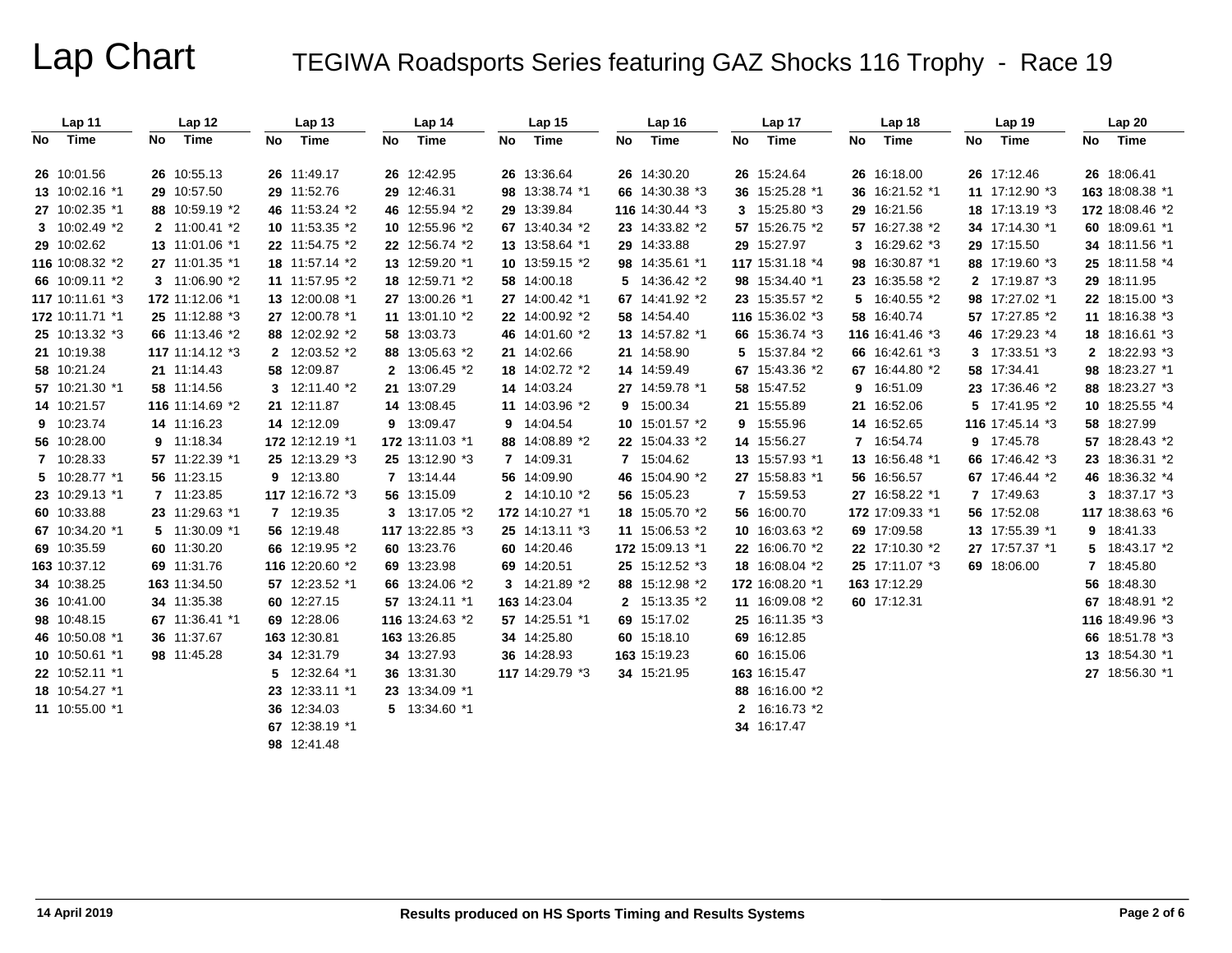|     | Lap21           |    | Lap 22          |    | Lap23           |    | Lap 24          | Lap25           | Lap 26          |    | Lap 27          |    | Lap 28          |    | Lap 29          | Lap30           |
|-----|-----------------|----|-----------------|----|-----------------|----|-----------------|-----------------|-----------------|----|-----------------|----|-----------------|----|-----------------|-----------------|
| No. | Time            | No | Time            | No | Time            | No | Time            | No Time         | No Time         | No | Time            | No | Time            | No | Time            | No Time         |
|     | 26 19:00.59     |    | 58 20:15.58     |    | 58 21:08.35     |    | 58 22:01.94     | 58 22:55.62     | 58 23:49.75     |    | 58 24:43.30     |    | 58 25:37.69     |    | 58 26:31.65     | 58 27:24.96     |
|     | 69 19:02.90 *1  |    | 14 20:16.83 *2  |    | 25 21:08.62 *4  |    | 66 22:04.92 *4  | 67 22:55.86 *3  | 13 23:49.83 *2  |    | 98 24:45.79 *3  |    | 116 25:37.86 *7 |    | 117 26:32.81 *7 | 3 27:25.25 *6   |
|     | 163 19:04.07 *1 |    | 22 20:21.91 *3  |    | 98 21:11.47 *1  |    | 14 22:07.56 *2  | 7 22:57.02 *2   | 5 23:51.74 *3   |    | 60 24:46.14 *1  |    | 21 25:38.34 *2  |    | 57 26:33.03 *3  | 88 27:26.41 *6  |
|     | 60 19:06.06 *1  |    | 18 20:23.38 *3  |    | 14 21:11.68 *2  |    | 25 22:07.81 *4  | 14 23:02.85 *2  | 7 23:52.97 *2   |    | 7 24:49.29 *2   |    | 66 25:40.71 *6  |    | 21 26:33.46 *2  | 163 27:28.60 *9 |
|     | 21 19:07.28 *2  |    | 11 20:23.46 *3  |    | 26 21:17.55 *1  |    | 98 22:08.37 *1  | 26 23:08.26 *1  | 46 23:54.63 *5  |    | 13 24:49.90 *2  |    | 2 25:40.97 *6   |    | 56 26:39.63 *2  | 21 27:29.33 *2  |
|     | 172 19:07.55 *2 |    | 2 20:28.51 *3   |    | 34 21:23.48 *2  |    | 3 22:09.25 *5   | 3 23:15.56 *5   | 22 23:55.99 *5  |    | 10 24:51.97 *5  |    | 23 25:43.74 *5  |    | 14 26:42.26 *2  | 22 27:30.12 *6  |
|     | 34 19:08.62 *1  |    | 57 20:29.38 *2  |    | 22 21:25.29 *3  |    | 26 22:14.00 *1  | 29 23:15.62 *1  | 67 23:57.58 *3  |    | 14 24:52.21 *2  |    | 7 25:44.36 *2   |    | 7 26:43.41 *2   | 117 27:31.17 *7 |
|     | 25 19:10.92 *4  |    | 29 20:29.47 *1  |    | 29 21:27.17 *1  |    | 27 22:16.21 *3  | 9 23:18.58      | 14 23:57.65 *2  |    | 46 24:57.57 *5  |    | 14 25:46.99 *2  |    | 66 26:45.36 *6  | 60 27:32.83 *3  |
|     | 14 19:16.85 *2  |    | 88 20:29.47 *3  |    | 11 21:27.82 *3  |    | 29 22:21.72 *1  | 34 23:20.26 *2  | 26 24:02.39 *1  |    | 26 24:58.03 *1  |    | 26 25:52.16 *1  |    | 23 26:45.56 *5  | 57 27:34.16 *3  |
|     | 22 19:18.00 *3  |    | 9 20:32.76      |    | 18 21:28.20 *3  |    | 69 22:22.43 *2  | 27 23:20.54 *3  | 11 24:08.63 *5  |    | 67 24:59.09 *3  |    | 10 25:55.10 *5  |    | 26 26:46.13 *1  | 56 27:37.61 *2  |
|     | 98 19:19.21 *1  |    | 23 20:35.96 *2  |    | 9 21:28.30      |    | 9 22:23.88      | 69 23:21.90 *2  | 29 24:09.07 *1  |    | 18 25:00.21 *6  |    | 98 25:57.83 *3  |    | 116 26:46.64 *7 | 14 27:38.32 *2  |
|     | 11 19:19.51 *3  |    | 10 20:38.42 *4  |    | 57 21:30.53 *2  |    | 34 22:23.94 *2  | 172 23:25.59 *3 | 88 24:11.44 *5  |    | 29 25:03.23 *1  |    | 29 25:57.87 *1  |    | 2 26:48.26 *6   | 7 27:38.38 *2   |
|     | 18 19:19.67 *3  |    | 56 20:40.92     |    | 2 21:32.40 *3   |    | 57 22:31.28 *2  | 56 23:28.29     | 9 24:13.61      |    | 9 25:09.21      |    | 46 26:00.52 *5  |    | 29 26:51.66 *1  | 26 27:41.26 *1  |
|     | 58 19:21.59     |    | 117 20:43.23 *6 |    | 88 21:33.15 *3  |    | 56 22:32.79     | 57 23:32.10 *2  | 34 24:16.48 *2  |    | 22 25:10.55 *5  |    | 67 26:01.29 *3  |    | 98 26:58.43 *3  | 29 27:45.50 *1  |
|     | 2 19:25.71 *3   |    | 46 20:44.22 *4  |    | 56 21:36.96     |    | 2 22:34.87 *3   | 23 23:37.14 *4  | 3 24:17.71 *5   |    | 34 25:12.07 *2  |    | 9 26:04.12      |    | 10 26:58.78 *5  | 23 27:45.97 *5  |
|     | 88 19:26.60 *3  |    | 5 20:46.29 *2   |    | 10 21:41.88 *4  |    | 117 22:41.37 *6 | 117 23:39.41 *6 | 69 24:18.02 *2  |    | 69 25:14.18 *2  |    | 18 26:05.81 *6  | 9  | 26:59.61        | 66 27:50.60 *6  |
|     | 57 19:29.00 *2  |    | 13 20:51.65 *1  |    | 117 21:42.66 *6 |    | 10 22:45.19 *4  | 21 23:47.22 *1  | 27 24:20.57 *3  |    | 11 25:16.18 *5  |    | 34 26:09.07 *2  |    | 46 27:03.13 *5  | 116 27:51.33 *7 |
|     | 10 19:33.63 *4  |    | 67 20:52.21 *2  |    | 5 21:47.69 *2   |    | 5 22:49.10 *2   | 10 23:47.85 *4  | 56 24:24.28     |    | 88 25:17.71 *5  |    | 69 26:09.76 *2  |    | 67 27:03.31 *3  | 2 27:51.47 *6   |
|     | 23 19:35.44 *2  |    | 116 20:57.03 *3 |    | 46 21:47.70 *4  |    | 13 22:50.55 *1  | 60 23:49.64     | 172 24:27.98 *3 |    | 3 25:19.67 *5   |    | 5 26:17.43 *4   |    | 34 27:04.64 *2  | 98 27:57.96 *3  |
|     | 9 19:37.09      |    | 60 20:59.47     |    | 13 21:50.63 *1  |    | 46 22:50.94 *4  |                 | 57 24:32.11 *2  |    | 27 25:19.82 *3  |    | 11 26:19.94 *5  |    | 69 27:05.82 *2  | 10 28:02.53 *5  |
|     | 46 19:40.18 *4  |    | 66 21:00.72 *3  |    | 67 21:53.85 *2  |    | 21 22:51.19 *1  |                 | 66 24:32.24 *5  |    | 172 25:26.49 *3 |    | 27 26:20.45 *3  |    | 18 27:07.56 *6  | 69 28:03.15 *2  |
|     | 3 19:40.87 *3   |    | 21 21:00.82 *1  |    | 21 21:56.10 *1  |    | 60 22:52.93     |                 | 117 24:37.11 *6 |    | 57 25:32.60 *2  |    | 22 26:20.92 *5  |    | 13 27:12.49 *3  | 34 28:04.12 *2  |
|     | 7 19:41.05      |    | 172 21:04.97 *1 |    | 60 21:56.26     |    |                 |                 | 23 24:41.23 *4  |    | 117 25:34.99 *6 |    | 88 26:21.44 *5  |    | 27 27:21.13 *3  | 67 28:06.25 *3  |
|     | 117 19:43.97 *6 |    |                 |    | 7 21:58.52 *1   |    |                 |                 | 21 24:42.61 *1  |    |                 |    | 3 26:21.80 *5   |    | 11 27:24.16 *5  | 46 28:06.36 *5  |
|     | 56 19:44.06     |    |                 |    | 116 22:01.78 *3 |    |                 |                 |                 |    |                 |    | 172 26:25.08 *3 |    | 5 27:24.67 *4   | 18 28:09.28 *6  |
|     | 5 19:44.88 *2   |    |                 |    |                 |    |                 |                 |                 |    |                 |    |                 |    | 172 27:24.90 *3 | 13 28:14.50 *3  |
|     | 67 19:50.66 *2  |    |                 |    |                 |    |                 |                 |                 |    |                 |    |                 |    |                 |                 |
|     | 13 19:53.22 *1  |    |                 |    |                 |    |                 |                 |                 |    |                 |    |                 |    |                 |                 |
|     | 116 19:53.38 *3 |    |                 |    |                 |    |                 |                 |                 |    |                 |    |                 |    |                 |                 |
|     | 27 19:55.19 *1  |    |                 |    |                 |    |                 |                 |                 |    |                 |    |                 |    |                 |                 |
|     | 66 19:55.77 *3  |    |                 |    |                 |    |                 |                 |                 |    |                 |    |                 |    |                 |                 |
|     | 69 19:58.89     |    |                 |    |                 |    |                 |                 |                 |    |                 |    |                 |    |                 |                 |
|     | 60 20:02.76     |    |                 |    |                 |    |                 |                 |                 |    |                 |    |                 |    |                 |                 |
|     | 21 20:05.27 *1  |    |                 |    |                 |    |                 |                 |                 |    |                 |    |                 |    |                 |                 |
|     | 172 20:06.47 *1 |    |                 |    |                 |    |                 |                 |                 |    |                 |    |                 |    |                 |                 |
|     | 25 20:09.78 *3  |    |                 |    |                 |    |                 |                 |                 |    |                 |    |                 |    |                 |                 |
|     | 98 20:15.42     |    |                 |    |                 |    |                 |                 |                 |    |                 |    |                 |    |                 |                 |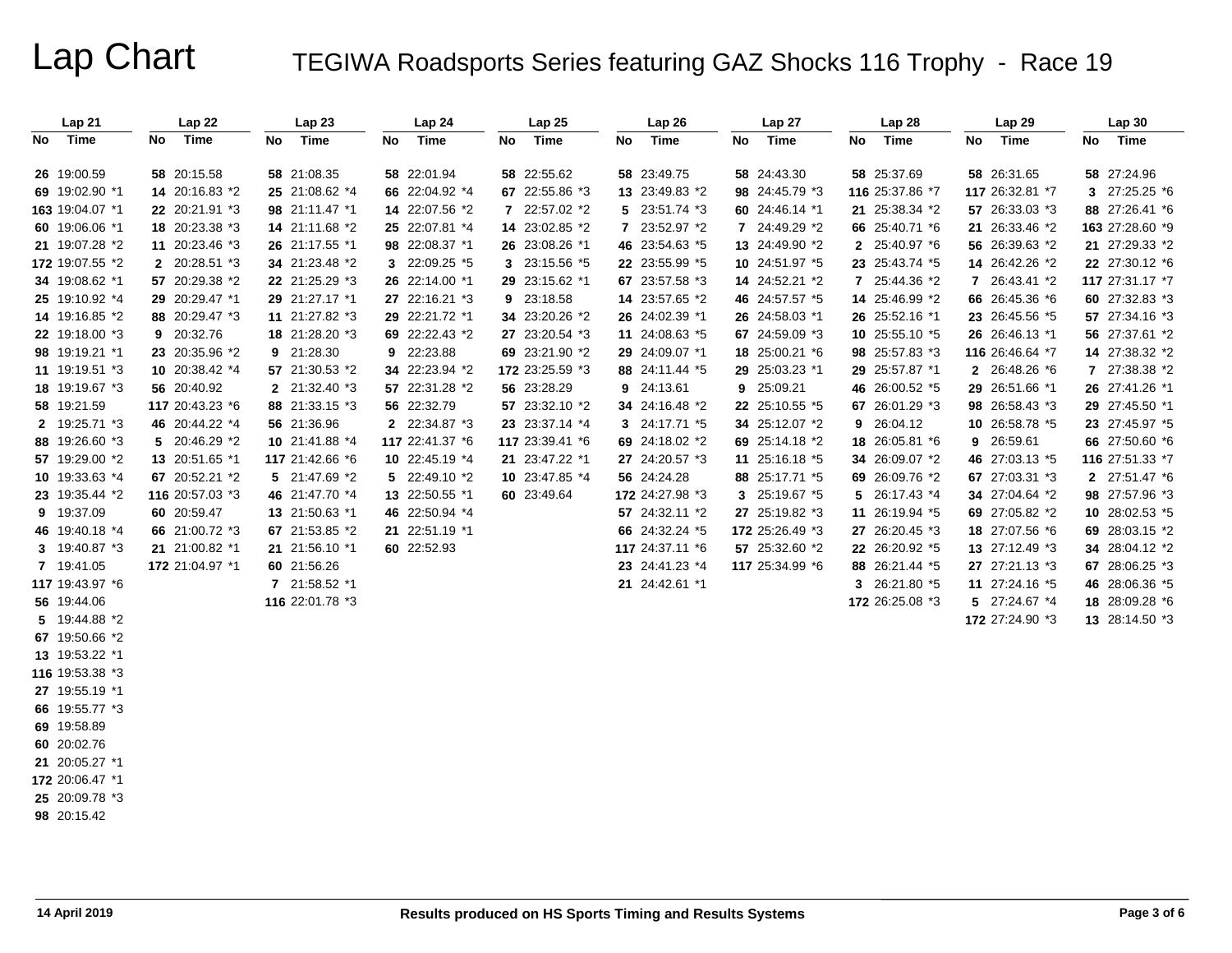| Lap 31          | Lap 32          | Lap33           | Lap 34                      | <b>Lap 35</b>   | Lap36           | Lap 37          | Lap38             | Lap39            | Lap40            |
|-----------------|-----------------|-----------------|-----------------------------|-----------------|-----------------|-----------------|-------------------|------------------|------------------|
| Time<br>No      | No<br>Time      | Time<br>No      | Time<br>No.                 | Time<br>No      | Time<br>No      | Time<br>No      | Time<br>No        | Time<br>No       | No Time          |
|                 |                 |                 |                             |                 |                 |                 |                   |                  |                  |
| 58 28:18.43     | 26 30:25.62     | 26 31:19.52     | 26 32:13.35                 | 26 33:07.23     | 26 34:00.93     | 26 34:54.80     | 26 35:49.51       | 26 36:43.56      | 26 37:37.44      |
| 27 28:21.28 *4  | 29 30:27.04     | 172 31:20.64 *3 | 13 32:14.80 *3              | 22 33:07.95 *6  | 29 34:04.41     | 21 34:55.90 *1  | 21 35:51.22 *1    | 21 36:47.15 *1   | 9 37:38.69 *1    |
| 172 28:24.06 *4 | 117 30:27.50 *6 | 29 31:21.13     | 29 32:15.39                 | 29 33:09.55     | 2 34:06.98 *6   | 14 34:56.40 *2  | 88 35:51.53 *6    | 29 36:47.28      | 29 37:40.91      |
| 21 28:25.03 *2  | 7 30:30.37 *1   | 56 31:21.23 *1  | 116 32:15.80 *7             | 56 33:13.42 *1  | 56 34:09.10 *1  | 29 34:58.31     | 14 35:51.83 *2    | 14 36:47.67 *2   | 67 37:42.72 *5   |
| 11 28:28.33 *6  | 163 30:31.90 *8 | 27 31:21.48 *3  | 18 32:17.21 *6              | 66 33:14.30 *6  | 57 34:09.80 *4  | 58 35:04.69     | 11 35:51.85 *6    | 3 36:47.79 *6    | 14 37:43.00 *2   |
| 5 28:28.59 *5   | 58 30:32.29     | 117 31:25.42 *6 | 56 32:17.25 *1              | 13 33:14.63 *3  | 58 34:10.12     | 56 35:04.77 *1  | 29 35:52.44       | 58 36:50.34      | 58 37:43.03      |
| 3 28:28.73 *6   | 5 30:34.78 *4   | 7 31:25.65 *1   | 46 32:19.07 *5              | 10 33:16.46 *5  | 13 34:14.00 *3  | 2 35:09.99 *6   | 58 35:57.36       | 5 36:50.91 *5    | 116 37:45.75 *8  |
| 88 28:29.77 *6  | 3 30:35.08 *5   | 58 31:28.20     | 172 32:19.37 *3             | 58 33:16.57     | 7 34:14.11 *1   | 7 35:10.40 *1   | 56 36:00.32 *1    | 23 36:50.99 *5   | 23 37:49.94 *5   |
| 117 28:29.80 *7 | 88 30:36.64 *5  | 67 31:29.42 *4  | 7 32:20.42 *1               | 7 33:17.72 *1   | 22 34:14.82 *6  | 13 35:13.69 *3  | 7 36:05.16 *1     | 88 36:55.11 *6   | 3 37:50.14 $*$ 6 |
| 163 28:32.19 *9 | 11 30:36.68 *5  | 163 31:30.46 *8 | 58 32:20.80                 | 18 33:19.01 *6  | 172 34:18.11 *3 | 57 35:15.51 *4  | 13 36:12.66 *3    | 11 36:55.47 *6   | 56 37:52.16 *1   |
| 56 28:33.90 *2  | 60 30:36.95 *2  | 60 31:36.33 *2  | 27 32:21.08 *3              | 172 33:19.22 *3 | 10 34:18.95 *5  | 172 35:16.62 *3 | 2 36:12.69 *6     | 56 36:56.10 *1   | 5 37:53.40 *5    |
| 57 28:34.71 *3  | 57 30:37.11 *2  | 3 31:37.23 *5   | 117 32:24.21 *6             | 117 33:21.77 *6 | 117 34:19.16 *6 | 117 35:17.63 *6 | 172 36:15.01 *3   | 7 36:59.76 *1    | 7 37:54.66 *1    |
| 14 28:34.75 *2  | 23 30:46.67 *4  | 5 31:38.49 *4   | 163 32:28.25 *8             | 27 33:22.14 *3  | 66 34:19.98 *6  | 22 35:21.80 *6  | 117 36:15.43 *6   | 13 37:11.68 *3   | 88 37:57.86 *6   |
| 7 28:34.90 *2   | 98 30:52.02 *2  | 57 31:38.50 *2  | 67 32:31.01 *4              | 116 33:23.14 *7 | 18 34:21.11 *6  | 10 35:22.05 *5  | 57 36:17.28 *4    | 172 37:13.27 *3  | 11 37:58.20 *6   |
| 26 28:36.22 *1  | 69 30:52.04 *1  | 88 31:39.71 *5  | 60 32:35.68 *2              | 46 33:23.30 *5  | 27 34:21.62 *3  | 27 35:22.46 *3  | 163 36:17.48 *11  | 117 37:14.30 *6  | 13 38:10.73 *3   |
| 60 28:37.09 *3  | 22 30:53.45 *5  | 11 31:40.63 *5  | 3 32:38.86 *5               | 67 33:33.16 *4  | 46 34:26.20 *5  | 18 35:24.11 *6  | 27 36:22.21 *3    | 2 37:15.77 *6    | 172 38:11.00 *3  |
| 22 28:38.90 *6  | 34 30:53.82 *1  | 23 31:47.17 *4  | 32:40.67 *4<br>5            | 60 33:35.42 *2  | 116 34:27.81 *7 | 66 35:25.74 *6  | 10 36:25.38 *5    | 57 37:17.86 *4   | 117 38:12.17 *6  |
| 29 28:39.05 *1  | 2 30:59.78 *5   | 69 31:48.03 *1  | 32:42.71 *5<br>88           | 3 33:41.11 *5   | 67 34:35.01 *4  | 46 35:29.15 *5  | 18 36:25.75 *6    | 27 37:22.15 *3   | 57 38:18.29 *4   |
| 23 28:46.64 *5  | 66 31:04.36 *5  | 98 31:50.15 *2  | 11 32:43.56 *5              | 69 33:42.00 *1  | 60 34:35.04 *2  | 116 35:33.13 *7 | 22 36:28.70 *6    | 163 37:22.46 *11 | 2 38:18.41 *6    |
| 2 28:53.86 *6   | 116 31:09.13 *6 | 34 31:50.34 *1  | 69 32:44.91 *1              | 34 33:43.06 *1  | 69 34:38.41 *1  | 60 35:34.18 *2  | 66 36:29.46 *6    | 69 37:26.73 *1   | 27 38:22.12 *3   |
| 66 28:55.06 *6  | 10 31:09.45 *4  | 22 32:00.31 *5  | 34 32:46.45 *1              | 5 33:43.25 *4   | 34 34:39.16 *1  | 69 35:34.45 *1  | 69 36:30.99 *1    | 18 37:27.39 *6   | 69 38:22.90 *1   |
| 98 28:55.86 *3  | 9 31:12.47      | 2 32:02.05 *5   | 23 32:48.50 *4              | 98 33:45.47 *2  | 98 34:42.92 *2  | 34 35:35.41 *1  | 46 36:31.87 *5    | 10 37:27.63 *5   | 34 38:23.89 *1   |
| 116 28:58.52 *7 | 21 31:13.49     | 9 32:07.62      | 32:48.50 *2<br>98           | 88 33:46.19 *5  | 3 34:43.62 *5   | 67 35:37.80 *4  | 34 36:31.87 *1    | 34 37:27.73 *1   | 18 38:29.55 *6   |
| 69 28:59.82 *2  | 14 31:14.31 *1  | 66 32:08.45 *5  | 33:02.74<br>9               | 11 33:46.67 *5  | 5 34:45.56 *4   | 98 35:39.41 *2  | 60 36:33.66 *2    | 60 37:32.84 *2   | 10 38:29.80 *5   |
| 34 29:00.61 *2  | 13 31:15.06 *2  | 21 32:08.83     | 33:04.14 *5<br>$\mathbf{2}$ | 23 33:48.38 *4  | 23 34:48.61 *4  | 3 35:45.70 *5   | 98 36:37.59 *2    | 98 37:35.38 *2   |                  |
| 10 29:04.95 *5  | 18 31:15.59 *5  | 14 32:09.63 *1  | 33:04.36<br>21              | 9 33:57.62      | 88 34:48.91 *5  | 35:47.53<br>9   | 116 36:38.98 *7   | 22 37:35.69 *6   |                  |
| 46 29:08.76 *5  | 46 31:16.76 *4  | 10 32:12.97 *4  | 14 33:04.82 *1              | 21 34:00.03     | 11 34:49.25 *5  | 5 35:48.03 *4   | 36:40.45 *4<br>67 | 46 37:35.81 *5   |                  |
| 18 29:10.90 *6  |                 |                 |                             | 14 34:00.68 *1  | 9 34:52.47      | 23 35:48.36 *4  | 9 36:42.86        | 66 37:36.30 *6   |                  |
| 13 29:14.30 *3  |                 |                 |                             |                 |                 |                 |                   |                  |                  |
| 9 29:16.89 *1   |                 |                 |                             |                 |                 |                 |                   |                  |                  |
| 21 29:20.52 *1  |                 |                 |                             |                 |                 |                 |                   |                  |                  |
| 27 29:20.85 *3  |                 |                 |                             |                 |                 |                 |                   |                  |                  |
| 172 29:22.35 *3 |                 |                 |                             |                 |                 |                 |                   |                  |                  |
| 117 29:28.38 *6 |                 |                 |                             |                 |                 |                 |                   |                  |                  |
| 56 29:29.61 *1  |                 |                 |                             |                 |                 |                 |                   |                  |                  |
| 14 29:31.06 *1  |                 |                 |                             |                 |                 |                 |                   |                  |                  |
| 5 29:31.09 *4   |                 |                 |                             |                 |                 |                 |                   |                  |                  |
| 3 29:31.33 *5   |                 |                 |                             |                 |                 |                 |                   |                  |                  |
| 26 29:31.53     |                 |                 |                             |                 |                 |                 |                   |                  |                  |
| 7 29:32.29 *1   |                 |                 |                             |                 |                 |                 |                   |                  |                  |
| 163 29:32.71 *8 |                 |                 |                             |                 |                 |                 |                   |                  |                  |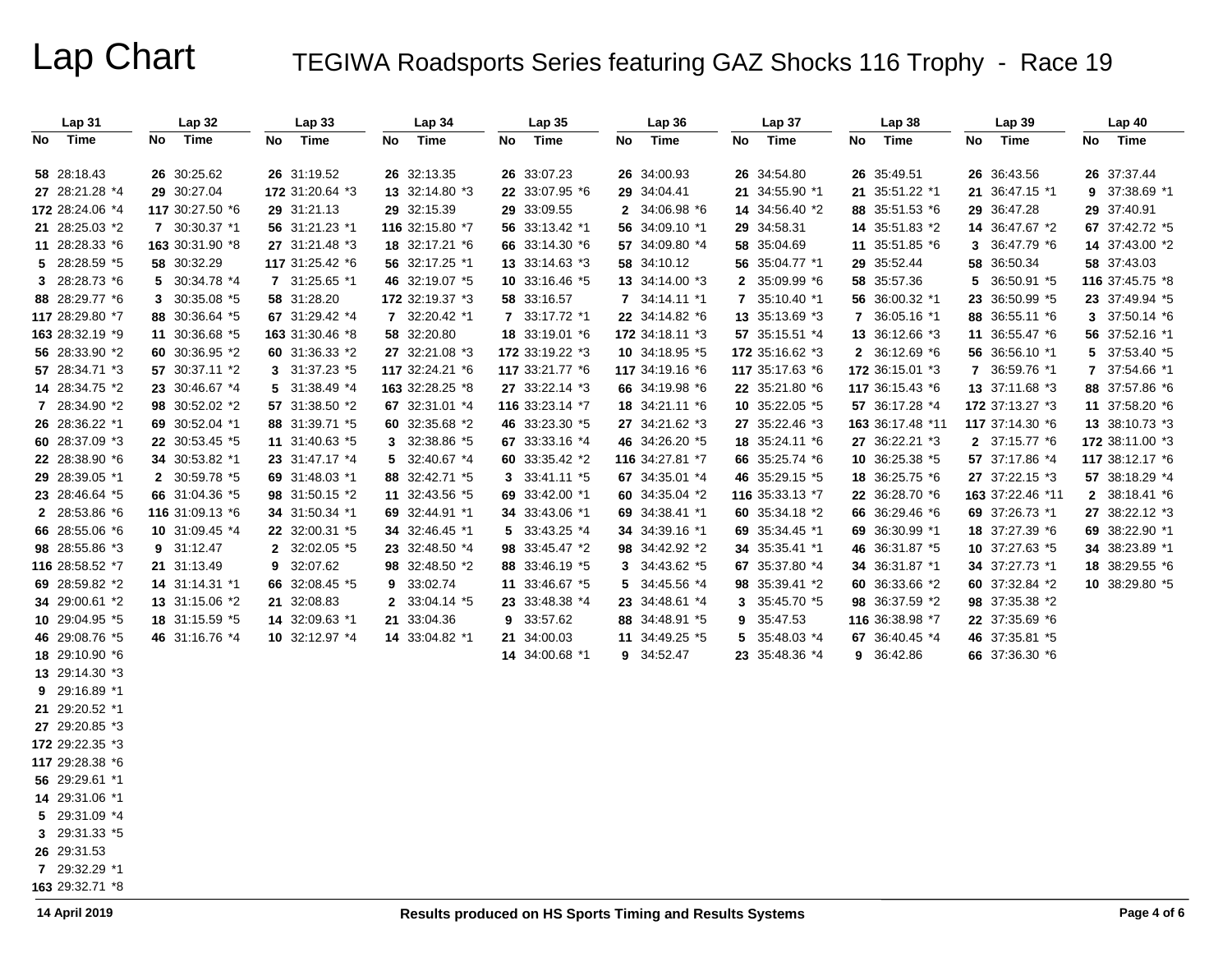29:32.89 29:32.89 \*5 29:33.42 \*5 29:36.14 \*2 29:37.27 \*2 29:46.33 \*5 29:46.41 \*4 29:54.17 \*2 29:56.03 \*1 29:57.00 \*5 29:57.49 \*1 29:59.97 \*5 30:04.41 \*6 30:07.22 \*4 30:11.91 \*4 30:12.57 \*5 30:13.07 \*2 **9** 30:14.30 30:15.65 30:20.31 \*2 30:20.42 \*2 30:24.23 \*3

30:25.47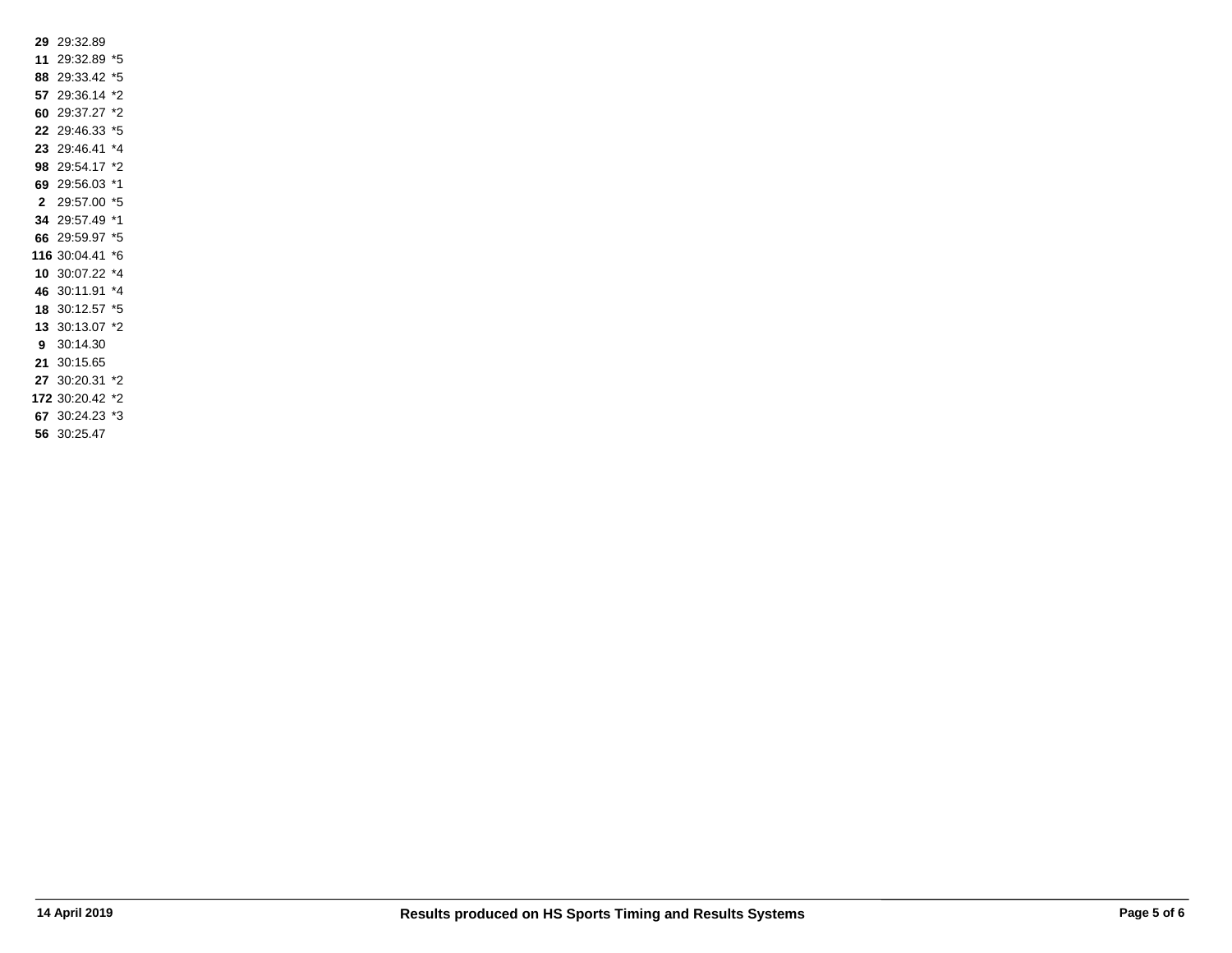|    | Lap <sub>41</sub> |    | Lap42             |    | Lap43            |    | Lap44             |    | Lap <sub>45</sub> |    | Lap46             |    | Lap 47          |    | Lap48            |    | Lap49           |    | Lap 50 |
|----|-------------------|----|-------------------|----|------------------|----|-------------------|----|-------------------|----|-------------------|----|-----------------|----|------------------|----|-----------------|----|--------|
| No | Time              | No | Time              | No | Time             | No | Time              | No | Time              | No | Time              | No | Time            | No | Time             | No | Time            | No | Time   |
|    | 26 38:32.04       |    | 26 39:26.24       |    | 26 40:20.89      |    | 26 41:15.15       |    | 26 42:09.00       |    | 26 43:03.46       |    | 26 43:58.55     |    | 26 44:53.03      |    | 26 45:48.81     |    |        |
|    | 60 38:32.09 *3    |    | 29 39:30.06       |    | 27 40:23.18 *4   |    | 29 41:18.21       |    | 34 42:09.27 *2    |    | 117 43:04.40 *7   |    | 172 44:02.05 *4 |    | 29 44:56.18      |    | 29 45:49.48     |    |        |
|    | 98 38:33.65 *3    |    | 9 39:30.58 *1     |    | 29 40:23.61      |    | 58 41:18.65       |    | 11 42:09.45 *7    |    | 5 43:05.53 *6     |    | 29 44:02.48     |    | 46 44:56.49 *7   |    | 58 45:50.03     |    |        |
|    | 9 38:33.83 *1     |    | 58 39:31.05       |    | 2 40:24.03 *7    |    | $9$ 41:21.47 $*1$ |    | 88 42:10.10 *7    |    | 69 43:05.71 *2    |    | 3 44:02.52 *7   |    | 67 44:56.55 *6   |    | 69 45:58.09 *2  |    |        |
|    | 29 38:34.58       |    | 18 39:31.47 *7    |    | 58 40:24.39      |    | 57 41:22.02 *5    |    | 29 42:12.01       |    | 34 43:06.47 *2    |    | 58 44:03.02     |    | 58 44:56.79      |    | 14 45:59.00 *2  |    |        |
|    | 58 38:36.87       |    | 60 39:32.14 *3    |    | 9 40:25.89 *1    |    | 14 41:22.81 *2    |    | 58 42:12.60       |    | 29 43:06.87       |    | 69 44:03.05 *2  |    | 69 45:00.60 *2   |    | 46 45:59.41 *7  |    |        |
|    | 14 38:37.86 *2    |    | 10 39:32.37 $*$ 6 |    | 14 40:27.93 *2   |    | 27 41:24.01 *4    |    | $9$ 42:16.24 $*1$ |    | 58 43:07.54       |    | 117 44:04.50 *7 |    | 172 45:01.84 *4  |    | 67 46:00.00 *6  |    |        |
|    | 46 38:39.57 *6    |    | 14 39:32.57 *2    |    | 60 40:32.36 *3   |    | 2 41:27.00 *7     |    | 14 42:17.74 *2    |    | 13 43:08.51 *4    |    | 34 44:06.03 *2  |    | 34 45:02.22 *2   |    | 9 46:00.41 *1   |    |        |
|    | 22 38:41.88 *7    |    | 98 39:32.86 *3    |    | 98 40:32.57 *3   |    | 98 41:29.31 *3    |    | 57 42:23.15 *5    |    | 9 43:11.79 *1     |    | 13 44:07.77 *4  |    | 14 45:02.98 *2   |    | 172 46:00.48 *4 |    |        |
|    | 66 38:42.45 *7    |    | 46 39:42.38 *6    |    | 18 40:33.87 *7   |    | 60 41:32.09 *3    |    | 27 42:23.46 *4    |    | 116 43:12.26 *9   |    | 14 44:07.84 *2  |    | 117 45:03.26 *7  |    | 34 46:00.76 *2  |    |        |
|    | 67 38:45.06 *5    |    | 56 39:44.62 *1    |    | 10 40:35.14 *6   |    | 7 41:35.41 *1     |    | 98 42:26.07 *3    |    | 14 43:12.41 *2    |    | 9 44:07.99 *1   |    | 9 45:04.06 *1    |    | 117 46:02.22 *7 |    |        |
|    | 56 38:48.31 *1    |    | 7 39:45.14 *1     |    | 7 40:40.53 *1    |    | 18 41:35.45 *7    |    | 2 42:29.64 *7     |    | 88 43:12.99 *7    |    | 22 44:08.24 *8  |    | 3 45:06.03 *7    |    | 13 46:07.24 *4  |    |        |
|    | 7 38:49.85 *1     |    | 22 39:46.69 *7    |    | 56 40:40.70 *1   |    | 56 41:37.15 *1    |    | 7 42:30.64 *1     |    | 11 43:13.01 *7    |    | 5 44:09.42 *6   |    | 13 45:07.47 *4   |    | 3 46:07.73 *7   |    |        |
|    | 23 38:51.18 *5    |    | 67 39:47.43 *5    |    | 46 40:45.55 *6   |    | 10 41:37.18 *6    |    | 60 42:30.92 *3    |    | 98 43:22.78 *3    |    | 66 44:11.31 *8  |    | 5 45:12.61 $*$ 6 | 7  | 46:13.40 *1     |    |        |
|    | 116 38:51.20 *8   |    | 66 39:47.60 *7    |    | 67 40:49.99 *5   |    | 46 41:48.59 *6    |    | 56 42:34.33 *1    |    | 27 43:23.27 *4    |    | 88 44:16.11 *7  |    | 22 45:13.81 *8   |    | 5 46:15.16 *6   |    |        |
|    | 3 38:52.35 *6     |    | 23 39:50.26 *5    |    | 23 40:50.91 *5   |    | 23 41:50.04 *5    |    | 18 42:37.96 *7    |    | 57 43:25.19 *5    |    | 11 44:16.39 *7  |    | 66 45:15.27 *8   |    | 98 46:17.04 *3  |    |        |
|    | 5 38:55.78 *5     |    | 3 39:54.17 *6     |    | 22 40:51.79 *7   |    | 67 41:51.80 *5    |    | 10 42:38.96 *6    |    | 7 43:25.42 *1     |    | 116 44:17.03 *9 |    | 7 45:17.45 *1    |    | 22 46:18.44 *8  |    |        |
|    | 11 39:00.73 *6    |    | 116 39:56.60 *8   |    | 66 40:53.01 *7   |    | 22 41:56.48 *7    |    | 23 42:49.28 *5    |    | 60 43:29.92 *3    |    | 98 44:19.33 *3  |    | 98 45:18.15 *3   |    | 66 46:19.49 *8  |    |        |
|    | 88 39:01.41 *6    |    | 5 39:58.45 *5     |    | 3 40:55.84 $*$ 6 |    | 66 41:57.29 *7    |    | 46 42:51.54 *6    |    | 56 43:30.39 *1    |    | 7 44:20.11 *1   |    | 88 45:18.36 *7   |    | 27 46:22.30 *4  |    |        |
|    | 172 39:09.55 *3   |    | 11 40:03.58 *6    |    | 5 41:00.51 *5    |    | 3 41:57.42 $*$ 6  |    | 67 42:53.37 *5    |    | 2 43:32.23 *7     |    | 27 44:23.20 *4  |    | 11 45:18.65 *7   |    | 88 46:22.89 *7  |    |        |
|    | 117 39:10.39 *6   |    | 88 40:04.27 *6    |    | 116 41:01.45 *8  |    | 5 42:02.83 *5     |    | 3 43:00.74 *6     |    | 18 43:39.91 *7    |    | 57 44:25.99 *5  |    | 116 45:21.48 *9  |    | 116 46:25.68 *9 |    |        |
|    | 13 39:10.42 *3    |    | 172 40:07.31 *3   |    | 172 41:05.69 *3  |    | 172 42:04.27 *3   |    | 22 43:01.95 *7    |    | 10 43:40.78 *6    |    | 56 44:27.29 *1  |    | 27 45:22.50 *4   |    | 56 46:26.01 *1  |    |        |
|    | 57 39:18.76 *4    |    | 117 40:08.22 *6   |    | 117 41:06.29 *6  |    | 117 42:04.56 *6   |    | 66 43:02.62 *7    |    | 23 43:48.77 *5    |    | 60 44:29.35 *3  |    | 56 45:24.37 *1   |    | 60 46:26.45 *3  |    |        |
|    | 69 39:19.13 *1    |    | 13 40:09.52 *3    |    | 11 41:06.50 *6   |    | 116 42:06.48 *8   |    | 172 43:03.00 *3   |    | 46 43:54.14 $*$ 6 |    | 2 44:34.60 *7   |    | 57 45:27.49 *5   |    | 11 46:37.71 *7  |    |        |
|    | 34 39:20.01 *1    |    | 69 40:15.34 *1    |    | 88 41:06.72 *6   |    | 13 42:07.42 *3    |    |                   |    | 67 43:54.81 *5    |    | 18 44:41.40 *7  |    | 60 45:28.06 *3   |    | 2 46:39.62 *7   |    |        |
|    | 2 39:21.00 *6     |    | 34 40:15.95 *1    |    | 13 41:08.23 *3   |    | 69 42:08.32 *1    |    |                   |    |                   |    | 10 44:42.43 *6  |    | 2 45:37.14 *7    |    | 18 46:44.63 *7  |    |        |
|    | 27 39:22.62 *3    |    | 57 40:19.87 *4    |    | 69 41:11.95 *1   |    |                   |    |                   |    |                   |    | 23 44:47.61 *5  |    | 18 45:43.15 *7   |    | 23 46:46.04 *5  |    |        |
|    |                   |    |                   |    | 34 41:12.82 *1   |    |                   |    |                   |    |                   |    |                 |    | 10 45:44.77 *6   |    | 10 46:46.89 *6  |    |        |
|    |                   |    |                   |    |                  |    |                   |    |                   |    |                   |    |                 |    | 23 45:46.89 *5   |    | 57 46:58.69 *5  |    |        |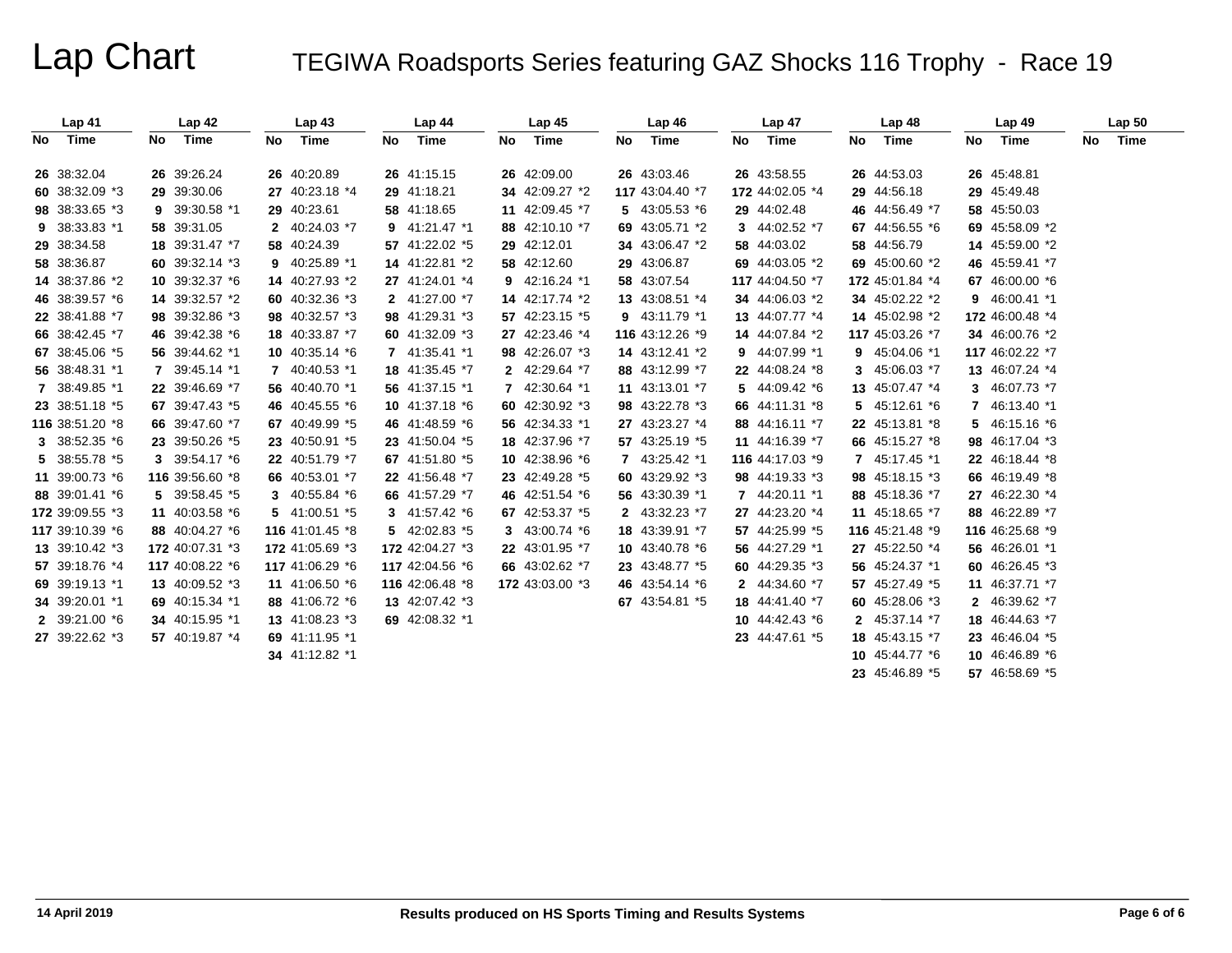## **TEGIWA Roadsports Series featuring GAZ Shocks 116 Trophy**

| $\mathbf{2}$   |              | <b>James REDISH</b>   |                |                         |                         |                         |                |                |         |                |         |
|----------------|--------------|-----------------------|----------------|-------------------------|-------------------------|-------------------------|----------------|----------------|---------|----------------|---------|
|                | Lap          | $\blacktriangleleft$  | $\overline{2}$ | $\overline{\mathbf{3}}$ | 4                       | $\overline{\mathbf{5}}$ | 6              | $\mathbf{7}$   | 8       | 9              | 10      |
|                | 1            | 1:13.04               | 1:04.96        | 1:04.27                 | 1:05.24                 | 1:05.13                 | 1:04.44        | 1:04.14        | 1:03.00 | 1:03.23        | 1:03.28 |
|                | 11           | 1:03.11               | 1:02.93        | 1:03.65                 | 1:03.25                 | 1:03.38                 | 1:03.14        | 1:03.06        | 1:02.78 | 1:02.80        | 1:03.89 |
|                | 21           | 1:02.47               | 3:06.10        | 1:07.29                 | 1:03.21                 | 1:02.39                 | 1:03.14        | 1:02.78        | 1:02.27 | 1:02.09        | 1:02.84 |
|                | 31           | 1:03.01               | 1:02.70        | 1:03.08                 | 1:02.64                 | 1:02.59                 | 1:03.03        | 1:02.97        | 1:02.64 | 1:02.59        | 1:02.37 |
|                | 41           | 1:02.54               | 1:02.48        |                         |                         |                         |                |                |         |                |         |
| 3              |              | <b>Howard HUNT</b>    |                |                         |                         |                         |                |                |         |                |         |
|                | Lap          | $\sim$ 1              | $\overline{2}$ | $\mathbf{3}$            | $\overline{4}$          | $5\phantom{.0}$         | 6              | $\overline{7}$ | 8       | 9              | 10      |
|                | $\mathbf{1}$ | 1:09.72               | 1:06.07        | 1:06.69                 | 1:05.38                 | 1:05.69                 | 1:05.67        | 1:05.30        | 1:04.42 | 1:04.46        | 1:04.41 |
|                | 11           | 1:04.50               | 1:05.65        | 1:04.84                 | 1:03.91                 | 1:03.82                 | 1:03.89        | 1:03.66        | 1:03.70 | 2:28.38        | 1:06.31 |
|                | 21           | 1:02.15               | 1:01.96        | 1:02.13                 | 1:03.45                 | 1:03.48                 | 1:02.60        | 1:03.75        | 1:02.15 | 1:01.63        | 1:02.25 |
|                | 31           | 1:02.51               | 1:02.08        | 1:02.09                 | 1:02.35                 | 1:02.21                 | 1:01.82        | 1:01.67        | 1:01.58 | 1:03.32        | 1:01.78 |
|                | 41           | 1:03.51               | 1:01.70        |                         |                         |                         |                |                |         |                |         |
| 5              |              | <b>Anthony SEDDON</b> |                |                         |                         |                         |                |                |         |                |         |
|                | Lap          | $\vert$ 1             | $\overline{2}$ | $\mathbf{3}$            | $\overline{\mathbf{4}}$ | 5 <sub>5</sub>          | - 6            | $\overline{7}$ | 8       | $\overline{9}$ | 10      |
|                | 1            | 1:06.34               | 1:01.57        | 1:01.92                 | 1:01.51                 | 1:01.08                 | 1:01.15        | 1:01.33        | 1:01.29 | 1:01.08        | 1:02.70 |
|                | 11           | 1:01.32               | 1:02.55        | 1:01.96                 | 1:01.82                 | 1:01.42                 | 1:02.71        | 1:01.40        | 1:01.22 | 1:01.71        | 1:01.41 |
|                | 21           | 1:01.40               | 1:01.41        | 1:02.64                 | 2:25.69                 | 1:07.24                 | 1:03.92        | 1:02.50        | 1:03.69 | 1:03.71        | 1:02.18 |
|                | 31           | 1:02.58               | 1:02.31        | 1:02.47                 | 1:02.88                 | 1:02.49                 | 1:02.38        | 1:02.67        | 1:02.06 | 1:02.32        | 1:02.70 |
|                | 41           | 1:03.89               | 1:03.19        | 1:02.55                 |                         |                         |                |                |         |                |         |
| $\overline{7}$ |              | <b>Andy EBDON</b>     |                |                         |                         |                         |                |                |         |                |         |
|                | Lap          | 1                     | $\overline{2}$ | $\mathbf{3}$            | 4                       | $\overline{\mathbf{5}}$ | 6              | $\overline{7}$ | 8       | $\overline{9}$ | 10      |
|                | 1            | 1:01.28               | 57.31          | 57.28                   | 56.13                   | 55.70                   | 55.68          | 57.70          | 56.54   | 55.40          | 55.68   |
|                | 11           | 55.83                 | 55.52          | 55.50                   | 55.09                   | 54.87                   | 55.31          | 54.91          | 55.21   | 54.89          | 56.17   |
|                | 21           | 55.25                 | 2:17.47        | 58.50                   | 55.95                   | 56.32                   | 55.07          | 59.05          | 54.97   | 56.52          | 57.39   |
|                | 31           | 58.08                 | 55.28          | 54.77                   | 57.30                   | 56.39                   | 56.29          | 54.76          | 54.60   | 54.90          | 55.19   |
|                | 41           | 55.29                 | 55.39          | 54.88                   | 55.23                   | 54.78                   | 54.69          | 57.34          | 55.95   |                |         |
| 9              |              | <b>Peter ERCEG</b>    |                |                         |                         |                         |                |                |         |                |         |
|                | Lap          | $\mathbf{1}$          | 2 <sup>1</sup> | $\mathbf{3}$            | 4                       | 5 <sub>5</sub>          | $6\phantom{1}$ | $\mathbf{7}$   | 8       | $\overline{9}$ | 10      |
|                | 1            | 1:00.89               | 56.11          | 56.75                   | 55.24                   | 55.12                   | 55.83          | 56.77          | 55.35   | 54.69          | 56.61   |
|                | 11           | 55.14                 | 54.60          | 55.46                   | 55.67                   | 55.07                   | 55.80          | 55.62          | 55.13   | 54.69          | 55.55   |
|                | 21           | 55.76                 | 55.67          | 55.54                   | 55.58                   | 54.70                   | 55.03          | 55.60          | 54.91   | 55.49          | 2:17.28 |
|                | 31           | 57.41                 | 58.17          | 55.15                   | 55.12                   | 54.88                   | 54.85          | 55.06          | 55.33   | 55.83          | 55.14   |
|                | 41           | 56.75                 | 55.31          | 55.58                   | 54.77                   | 55.55                   | 56.20          | 56.07          | 56.35   |                |         |
| 10             |              | <b>Paul WIGHTON</b>   |                |                         |                         |                         |                |                |         |                |         |
|                | Lap          | 1.                    | $\overline{2}$ | $\mathbf{3}$            | $\overline{\mathbf{4}}$ | $5\phantom{.0}$         | 6              | $\overline{7}$ | 8       | $\overline{9}$ | 10      |
|                | $\mathbf{1}$ | 1:10.98               | 1:04.57        | 1:03.97                 | 1:04.41                 | 1:02.98                 | 1:02.29        | 1:03.93        | 1:02.16 | 1:02.89        | 1:02.46 |
|                | 11           | 1:02.74               | 1:02.61        | 1:03.19                 | 1:02.42                 | 1:02.06                 | 2:21.92        | 1:08.08        | 1:04.79 | 1:03.46        | 1:03.31 |
|                | 21           | 1:02.66               | 1:04.12        | 1:03.13                 | 1:03.68                 | 1:03.75                 | 1:02.42        | 1:02.27        | 1:02.23 | 1:03.52        | 1:03.49 |
|                | 31           | 1:02.49               | 1:03.10        | 1:03.33                 | 1:02.25                 | 1:02.17                 | 1:02.57        | 1:02.77        | 1:02.04 | 1:01.78        | 1:01.82 |
|                | 41           | 1:01.65               | 1:02.34        | 1:02.12                 |                         |                         |                |                |         |                |         |

### **LAP TIMES - Race 19**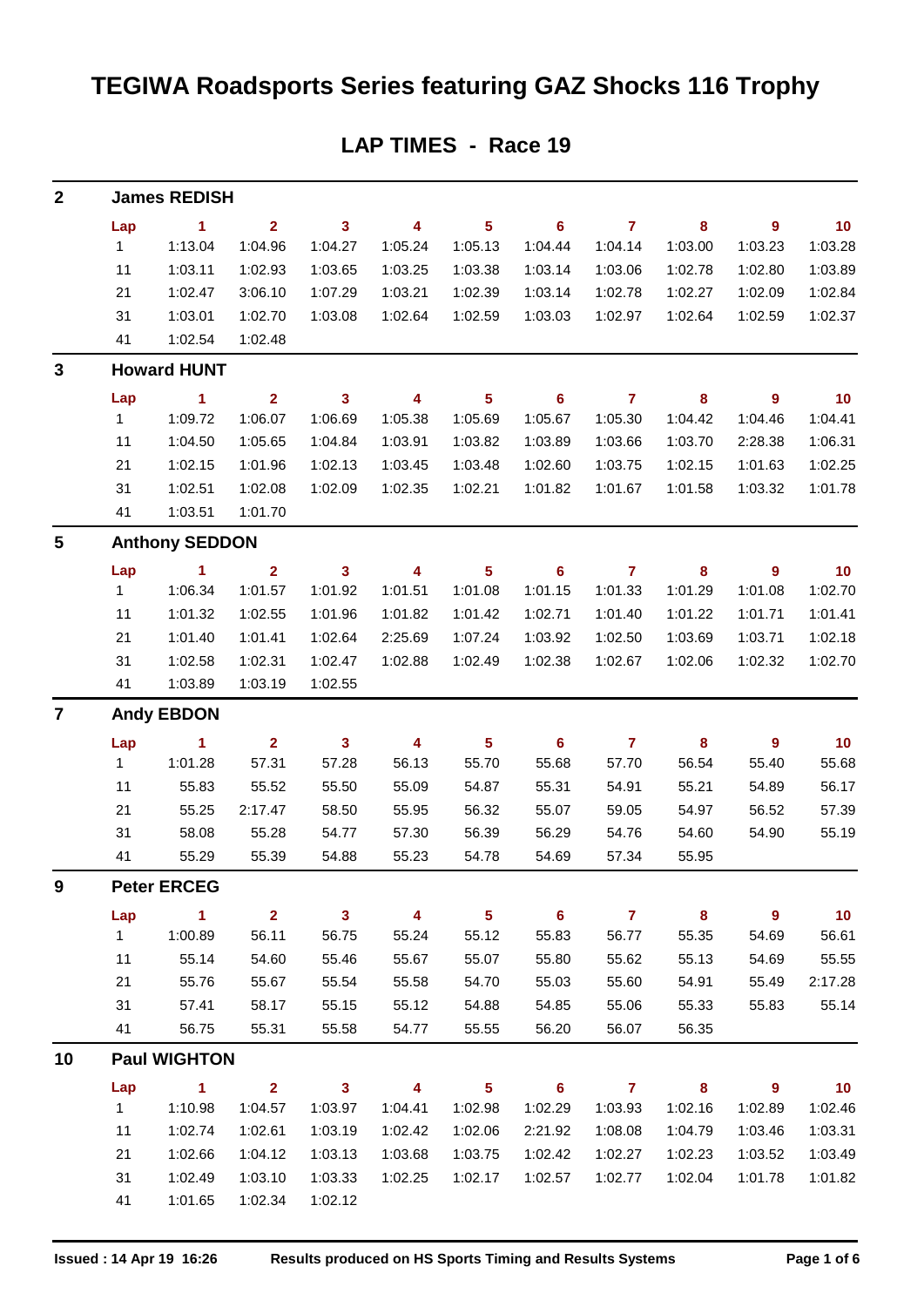| 11 | <b>Shane ROE</b> |                      |                         |                            |                         |                 |                            |                |                         |                         |                 |  |  |
|----|------------------|----------------------|-------------------------|----------------------------|-------------------------|-----------------|----------------------------|----------------|-------------------------|-------------------------|-----------------|--|--|
|    | Lap              | $\blacktriangleleft$ | $\mathbf{2}$            | $\overline{\phantom{a}}$ 3 | 4                       | $5\phantom{.0}$ | $\overline{\phantom{0}}$ 6 | $\overline{7}$ | 8                       | 9                       | 10              |  |  |
|    | 1                | 1:12.22              | 1:04.25                 | 1:03.97                    | 1:03.87                 | 1:04.38         | 1:03.20                    | 1:03.55        | 1:03.55                 | 1:02.85                 | 1:02.81         |  |  |
|    | 11               | 1:02.95              | 1:03.15                 | 1:02.86                    | 1:02.57                 | 1:02.55         | 1:03.82                    | 1:03.48        | 1:03.13                 | 1:03.95                 | 1:04.36         |  |  |
|    | 21               | 2:40.81              | 1:07.55                 | 1:03.76                    | 1:04.22                 | 1:04.17         | 1:04.56                    | 1:03.79        | 1:03.95                 | 1:02.93                 | 1:03.11         |  |  |
|    | 31               | 1:02.58              | 1:02.60                 | 1:03.62                    | 1:02.73                 | 1:02.53         | 1:02.85                    | 1:02.92        | 1:02.95                 | 1:03.56                 | 1:03.38         |  |  |
|    | 41               | 1:02.26              | 1:04.06                 |                            |                         |                 |                            |                |                         |                         |                 |  |  |
| 13 |                  | <b>David SHEAD</b>   |                         |                            |                         |                 |                            |                |                         |                         |                 |  |  |
|    | Lap              | $\sim$ 1             | $\overline{2}$          | $\overline{\mathbf{3}}$    | $\overline{\mathbf{4}}$ | $5\phantom{.0}$ | $\overline{\phantom{0}}$ 6 | $\overline{7}$ | $\overline{\mathbf{8}}$ | $\overline{\mathbf{9}}$ | 10              |  |  |
|    | $\mathbf{1}$     | 1:03.59              | 1:00.67                 | 58.99                      | 59.18                   | 59.26           | 58.98                      | 58.69          | 58.90                   | 58.42                   | 59.36           |  |  |
|    | 11               | 58.90                | 59.02                   | 59.12                      | 59.44                   | 59.18           | 1:00.11                    | 58.55          | 58.91                   | 58.91                   | 58.92           |  |  |
|    | 21               | 58.43                | 58.98                   | 59.92                      | 59.28                   | 1:00.07         | 2:22.59                    | 1:02.01        | 59.80                   | 58.77                   | 1:01.99         |  |  |
|    | 31               | 59.74                | 59.83                   | 59.37                      | 59.69                   | 58.97           | 59.02                      | 59.05          | 59.69                   | 59.10                   | 58.71           |  |  |
|    | 41               | 59.19                | 1:01.09                 | 59.26                      | 59.70                   | 59.77           |                            |                |                         |                         |                 |  |  |
| 14 |                  | <b>Chris MORTON</b>  |                         |                            |                         |                 |                            |                |                         |                         |                 |  |  |
|    | Lap              | $\blacktriangleleft$ | $\overline{2}$          | $\mathbf{3}$               | 4                       | $5\phantom{.0}$ | 6                          | $\overline{7}$ | 8                       | 9                       | 10              |  |  |
|    | $1 \quad$        | 1:00.88              | 56.73                   | 57.36                      | 55.56                   | 54.65           | 56.49                      | 55.23          | 55.66                   | 54.67                   | 54.53           |  |  |
|    | 11               | 55.19                | 54.66                   | 55.86                      | 56.36                   | 54.79           | 56.25                      | 56.78          | 56.38                   | 2:24.20                 | 59.98           |  |  |
|    | 21               | 54.85                | 55.88                   | 55.29                      | 54.80                   | 54.56           | 54.78                      | 55.27          | 56.06                   | 56.43                   | 56.31           |  |  |
|    | 31               | 1:43.25              | 55.32                   | 55.19                      | 55.86                   | 55.72           | 55.43                      | 55.84          | 55.33                   | 54.86                   | 54.71           |  |  |
|    | 41               | 55.36                | 54.88                   | 54.93                      | 54.67                   | 55.43           | 55.14                      | 56.02          |                         |                         |                 |  |  |
| 18 |                  | <b>Chris SLATOR</b>  |                         |                            |                         |                 |                            |                |                         |                         |                 |  |  |
|    | Lap              | $\sim$ 1             | $\overline{\mathbf{2}}$ | $\overline{\phantom{a}}$ 3 | 4                       | $5\phantom{.0}$ | $\overline{\phantom{0}}$ 6 | $\overline{7}$ | 8                       | $\boldsymbol{9}$        | 10              |  |  |
|    | 1                | 1:10.61              | 1:04.24                 | 1:04.04                    | 1:04.47                 | 1:04.50         | 1:03.64                    | 1:03.16        | 1:03.85                 | 1:02.90                 | 1:02.72         |  |  |
|    | 11               | 1:02.87              | 1:02.57                 | 1:03.01                    | 1:02.98                 | 1:02.34         | 1:05.15                    | 1:03.42        | 1:03.06                 | 1:03.71                 | 1:04.82         |  |  |
|    | 21               | 3:32.01              | 1:05.60                 | 1:01.75                    | 1:01.72                 | 1:01.62         | 1:01.67                    | 1:03.02        | 1:01.62                 | 1:01.80                 | 1:02.10         |  |  |
|    | 31               | 1:03.00              | 1:01.64                 | 1:01.64                    | 1:02.16                 | 1:01.92         | 1:02.40                    | 1:01.58        | 1:02.51                 | 1:01.95                 | 1:01.49         |  |  |
|    | 41               | 1:01.75              | 1:01.48                 |                            |                         |                 |                            |                |                         |                         |                 |  |  |
| 21 |                  | <b>Josh JOHNSON</b>  |                         |                            |                         |                 |                            |                |                         |                         |                 |  |  |
|    | Lap              | $\blacktriangleleft$ | $\overline{2}$          | $\mathbf{3}$               | 4                       | $5\phantom{.0}$ | 6                          | $\overline{7}$ | 8                       | $\overline{9}$          | 10 <sub>1</sub> |  |  |
|    | $\mathbf{1}$     | 59.24                | 55.81                   | 55.57                      | 55.58                   | 56.50           | 55.53                      | 55.48          | 55.54                   | 55.15                   | 55.46           |  |  |
|    | 11               | 54.98                | 55.05                   | 57.44                      | 55.42                   | 55.37           | 56.24                      | 56.99          | 56.17                   | 2:15.22                 | 57.99           |  |  |
|    | 21               | 55.55                | 55.28                   | 55.09                      | 56.03                   | 55.39           | 55.73                      | 55.12          | 55.87                   | 55.70                   | 55.49           |  |  |
|    | 31               | 55.13                | 57.84                   | 55.34                      | 55.53                   | 55.67           | 55.87                      | 55.32          | 55.93                   |                         |                 |  |  |
| 22 |                  | <b>Chris FANTANA</b> |                         |                            |                         |                 |                            |                |                         |                         |                 |  |  |
|    | Lap              | 1.                   | $\overline{2}$          | $\mathbf{3}$               | 4                       | $5\phantom{a}$  | 6                          | $\overline{7}$ | 8                       | 9                       | 10              |  |  |
|    | $\mathbf{1}$     | 1:08.28              | 1:04.71                 | 1:03.82                    | 1:04.84                 | 1:04.18         | 1:03.54                    | 1:05.14        | 1:02.74                 | 1:04.03                 | 1:03.09         |  |  |
|    | 11               | 1:02.64              | 1:01.99                 | 1:04.18                    | 1:03.41                 | 1:02.37         | 1:03.60                    | 1:04.70        | 1:03.00                 | 1:03.91                 | 1:03.38         |  |  |
|    | 21               | 2:30.70              | 1:14.56                 | 1:10.37                    | 1:09.20                 | 1:08.78         | 1:07.43                    | 1:07.12        | 1:06.86                 | 1:07.64                 | 1:06.87         |  |  |
|    | 31               | 1:06.98              | 1:06.90                 | 1:06.99                    | 1:06.19                 | 1:04.81         | 1:05.10                    | 1:04.69        | 1:05.47                 | 1:06.29                 | 1:05.57         |  |  |
|    | 41               | 1:04.63              |                         |                            |                         |                 |                            |                |                         |                         |                 |  |  |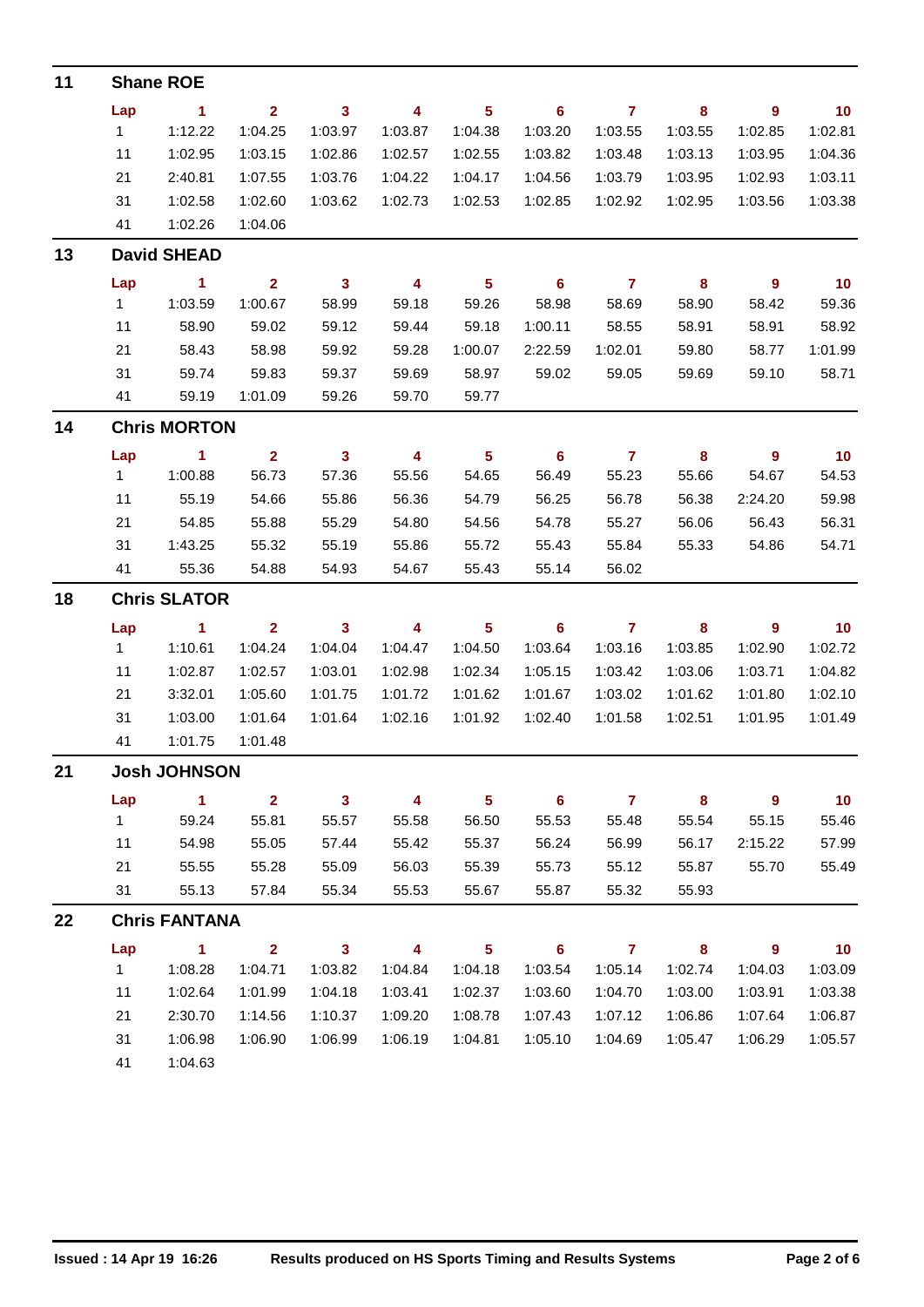| 23 |              | <b>Dan TURNER</b>       |                         |                         |                |                         |                            |                         |                            |                |         |
|----|--------------|-------------------------|-------------------------|-------------------------|----------------|-------------------------|----------------------------|-------------------------|----------------------------|----------------|---------|
|    | Lap          | $\blacksquare$ 1        | $\overline{2}$          | $\mathbf{3}$            | 4              | 5 <sup>5</sup>          | $\overline{\phantom{0}}$ 6 | $\overline{7}$          | 8                          | 9              | 10      |
|    | 1            | 1:08.66                 | 1:03.09                 | 1:00.45                 | 1:01.73        | 1:00.94                 | 1:00.62                    | 1:02.78                 | 59.72                      | 1:00.74        | 1:02.25 |
|    | 11           | 1:00.50                 | 1:03.48                 | 1:00.98                 | 59.73          | 1:01.75                 | 1:00.01                    | 1:00.88                 | 59.85                      | 59.13          | 1:00.52 |
|    | 21           | 3:01.18                 | 1:04.09                 | 1:02.51                 | 1:01.82        | 1:00.41                 | 1:00.67                    | 59.77                   | 1:00.26                    | 1:00.50        | 1:01.33 |
|    | 31           | 59.88                   | 1:00.23                 | 59.75                   | 1:02.63        | 58.95                   | 1:01.24                    | 59.08                   | 1:00.65                    | 59.13          | 59.24   |
|    | 41           | 59.49                   | 58.84                   | 59.28                   | 59.15          |                         |                            |                         |                            |                |         |
| 25 |              | <b>Jamie McHUGH</b>     |                         |                         |                |                         |                            |                         |                            |                |         |
|    | Lap          | $\blacksquare$ 1        | $\mathbf{2}$            | $\overline{\mathbf{3}}$ | $\overline{4}$ | 5                       | 6                          | $\overline{7}$          | 8                          | 9              | 10      |
|    | 1.           | 1:02.65                 | 57.63                   | 58.23                   | 58.53          | 1:00.87                 | 3:09.09                    | 1:01.65                 | 58.62                      | 59.56          | 1:00.41 |
|    | 11           | 59.61                   | 1:00.21                 | 59.41                   | 58.83          | 59.72                   | 1:00.51                    | 59.34                   | 58.86                      | 58.84          | 59.19   |
| 26 |              | <b>Paul COOK</b>        |                         |                         |                |                         |                            |                         |                            |                |         |
|    | Lap          | $\blacksquare$ 1        | $\overline{\mathbf{2}}$ | $\overline{\mathbf{3}}$ | 4              | $-5$                    | $6^{\circ}$                | $\overline{7}$          | $\overline{\mathbf{8}}$    | - 9            | 10      |
|    | 1            | 57.54                   | 54.07                   | 53.46                   | 53.33          | 54.69                   | 56.22                      | 53.39                   | 53.54                      | 53.67          | 53.23   |
|    | 11           | 55.35                   | 53.57                   | 54.04                   | 53.78          | 53.69                   | 53.56                      | 54.44                   | 53.36                      | 54.46          | 53.95   |
|    | 21           | 54.18                   | 2:16.96                 | 56.45                   | 54.26          | 54.13                   | 55.64                      | 54.13                   | 53.97                      | 55.13          | 54.96   |
|    | 31           | 55.31                   | 54.09                   | 53.90                   | 53.83          | 53.88                   | 53.70                      | 53.87                   | 54.71                      | 54.05          | 53.88   |
|    | 41           | 54.60                   | 54.20                   | 54.65                   | 54.26          | 53.85                   | 54.46                      | 55.09                   | 54.48                      | 55.78          |         |
| 27 |              | <b>Paul FOREMAN</b>     |                         |                         |                |                         |                            |                         |                            |                |         |
|    | Lap          | $\sim$ 1                | $\overline{2}$          | 3 <sup>1</sup>          | $\overline{4}$ | $5\phantom{.0}$         | $\overline{\phantom{0}}$ 6 | $\overline{7}$          | $\overline{\phantom{a}}$ 8 | - 9            | 10      |
|    | 1            | 1:03.83                 | 1:00.33                 | 59.44                   | 59.59          | 59.22                   | 58.73                      | 58.44                   | 58.50                      | 58.75          | 58.94   |
|    | 11           | 59.00                   | 59.43                   | 59.48                   | 1:00.16        | 59.36                   | 59.05                      | 59.39                   | 59.15                      | 58.93          | 58.89   |
|    | 21           | 2:21.02                 | 1:04.33                 | 1:00.03                 | 59.25          | 1:00.63                 | 1:00.68                    | 1:00.15                 | 59.57                      | 59.46          | 1:01.17 |
|    | 31           | 59.60                   | 1:01.06                 | 59.48                   | 1:00.84        | 59.75                   | 59.94                      | 59.97                   | 1:00.50                    | 1:00.56        | 1:00.83 |
|    | 41           | 59.45                   | 59.81                   | 59.93                   | 59.30          | 59.80                   |                            |                         |                            |                |         |
| 29 |              | <b>Matthew WEYMOUTH</b> |                         |                         |                |                         |                            |                         |                            |                |         |
|    | Lap          | $\blacktriangleleft$    | $\mathbf{2}$            | 3                       | 4              | 5                       | 6                          | $\mathbf{7}$            | 8                          | $\overline{9}$ | 10      |
|    | 1            | 57.59                   | 53.72                   | 53.37                   | 53.68          | 54.76                   | 57.58                      | 53.74                   | 54.20                      | 53.74          | 53.41   |
|    | 11           | 54.09                   | 54.88                   | 55.26                   | 53.55          | 53.53                   | 54.04                      | 54.09                   | 53.59                      | 53.94          | 56.45   |
|    | 21           | 2:17.52                 | 57.70                   | 54.55                   | 53.90          | 53.45                   | 54.16                      | 54.64                   | 53.79                      | 53.84          | 53.55   |
|    | 31           | 53.84                   | 54.15                   | 54.09                   | 54.26          | 54.16                   | 54.86                      | 53.90                   | 54.13                      | 54.84          | 53.63   |
|    | 41           | 53.67                   | 55.48                   | 53.55                   | 54.60          | 53.80                   | 54.86                      | 55.61                   | 53.70                      | 53.30          |         |
| 32 |              | <b>Leon BIDGWAY</b>     |                         |                         |                |                         |                            |                         |                            |                |         |
|    | Lap          | 1.                      | $\overline{2}$          | $\overline{\mathbf{3}}$ | 4              | 5                       | 6                          | $\overline{7}$          | 8                          | 9              | 10      |
|    | $\mathbf{1}$ | 57.96                   | 53.53                   | 53.47                   |                |                         |                            |                         |                            |                |         |
| 34 |              | <b>Dan ROGERS</b>       |                         |                         |                |                         |                            |                         |                            |                |         |
|    | Lap          | 1.                      | $\overline{\mathbf{2}}$ | $\overline{\mathbf{3}}$ | 4              | $\overline{\mathbf{5}}$ | $6\phantom{a}$             | $\overline{\mathbf{r}}$ | 8                          | 9              | 10      |
|    | 1            | 1:02.52                 | 57.91                   | 58.25                   | 58.61          | 56.92                   | 56.69                      | 56.51                   | 57.27                      | 55.75          | 57.11   |
|    | 11           | 55.30                   | 57.13                   | 56.41                   | 56.14          | 57.87                   | 56.15                      | 55.52                   | 56.83                      | 57.26          | 57.06   |
|    | 21           | 2:14.86                 | 1:00.46                 | 56.32                   | 56.22          | 55.59                   | 57.00                      | 55.57                   | 59.48                      | 56.49          | 56.88   |
|    | 31           | 56.33                   | 56.52                   | 56.11                   | 56.61          | 56.10                   | 56.25                      | 56.46                   | 55.86                      | 56.16          | 56.12   |
|    | 41           | 55.94                   | 56.87                   | 56.45                   | 57.20          | 59.56                   | 56.19                      | 58.54                   |                            |                |         |
| 36 |              | <b>Sam McKEE</b>        |                         |                         |                |                         |                            |                         |                            |                |         |
|    | Lap          | 1.                      | $\overline{2}$          | $\overline{\mathbf{3}}$ | 4              | $\overline{\mathbf{5}}$ | 6                          | $\overline{7}$          | 8                          | 9              | 10      |
|    | $\mathbf{1}$ | 1:02.40                 | 57.38                   | 57.69                   | 59.17          | 57.41                   | 56.74                      | 57.09                   | 57.49                      | 56.98          | 57.12   |
|    | 11           | 56.49                   | 56.67                   | 56.36                   | 57.27          | 57.63                   | 56.35                      | 56.24                   |                            |                |         |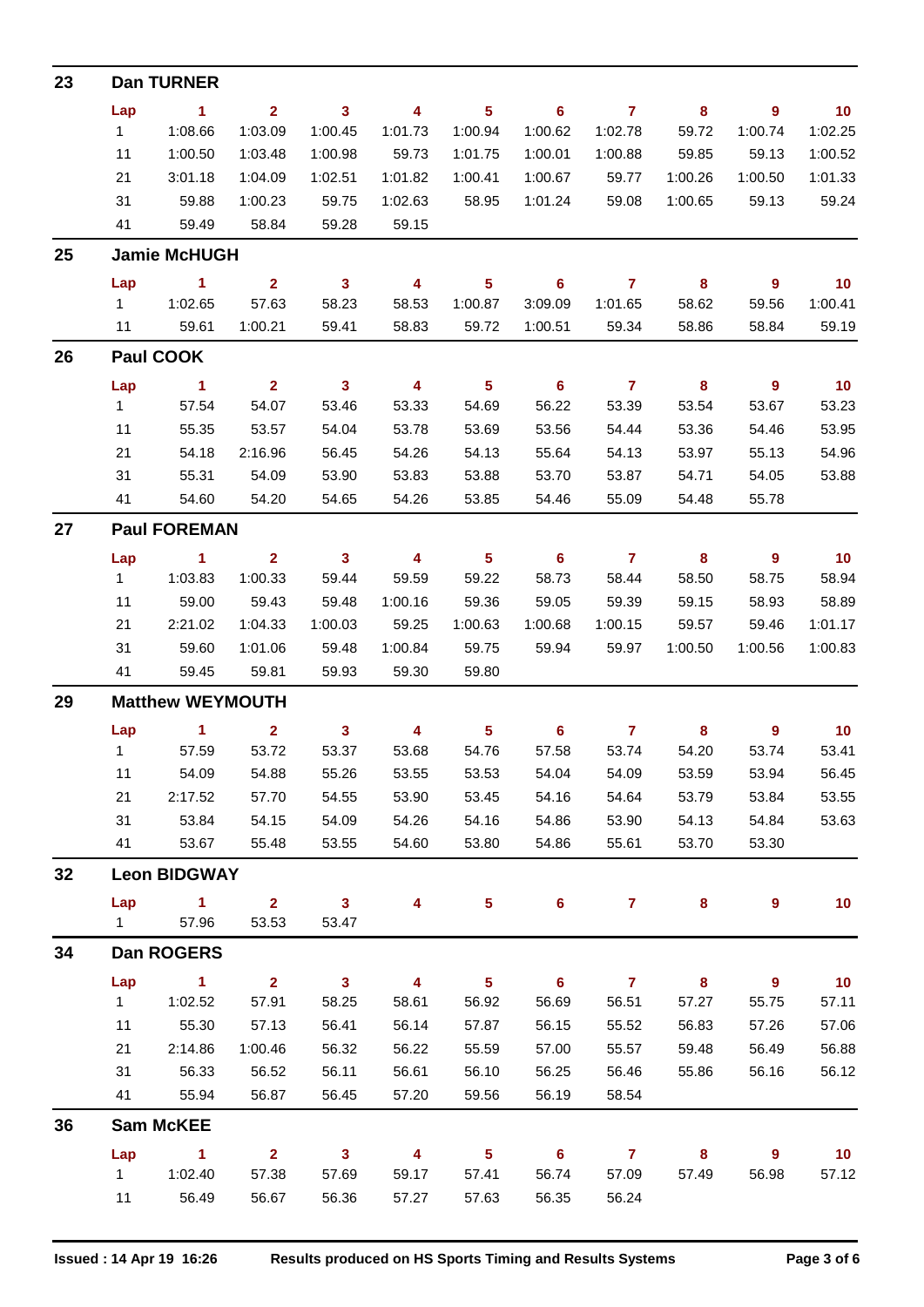| 46 | <b>Rory BAPTISTE</b> |                          |                |              |         |                         |                |                |         |                |         |  |  |
|----|----------------------|--------------------------|----------------|--------------|---------|-------------------------|----------------|----------------|---------|----------------|---------|--|--|
|    | Lap                  | 1                        | $\overline{2}$ | $\mathbf{3}$ | 4       | $5\phantom{a}$          | 6              | $\overline{7}$ | 8       | 9              | 10      |  |  |
|    | $\mathbf{1}$         | 1:07.97                  | 1:04.14        | 1:04.46      | 1:05.01 | 1:03.43                 | 1:03.01        | 1:03.82        | 1:02.83 | 1:03.06        | 1:02.67 |  |  |
|    | 11                   | 1:03.16                  | 1:02.70        | 1:05.66      | 1:03.30 | 2:24.33                 | 1:07.09        | 1:03.86        | 1:04.04 | 1:03.48        | 1:03.24 |  |  |
|    | 21                   | 1:03.69                  | 1:02.94        | 1:02.95      | 1:02.61 | 1:03.23                 | 1:02.40        | 1:03.15        | 1:04.85 | 1:02.31        | 1:04.23 |  |  |
|    | 31                   | 1:02.90                  | 1:02.95        | 1:02.72      | 1:03.94 | 1:03.76                 | 1:02.81        | 1:03.17        | 1:03.04 | 1:02.95        | 1:02.60 |  |  |
|    | 41                   | 1:02.35                  | 1:02.92        |              |         |                         |                |                |         |                |         |  |  |
| 56 |                      | <b>James BIRCH</b>       |                |              |         |                         |                |                |         |                |         |  |  |
|    | Lap                  | $\blacktriangleleft$     | $\overline{2}$ | $\mathbf{3}$ | 4       | $\overline{\mathbf{5}}$ | $6\phantom{1}$ | $\overline{7}$ | 8       | 9              | 10      |  |  |
|    | $\mathbf{1}$         | 1:00.39                  | 56.15          | 55.80        | 55.82   | 56.19                   | 55.93          | 58.90          | 57.15   | 55.55          | 55.77   |  |  |
|    | 11                   | 55.78                    | 55.15          | 56.33        | 55.61   | 54.81                   | 55.33          | 55.47          | 55.87   | 55.51          | 56.22   |  |  |
|    | 21                   | 55.76                    | 56.86          | 56.04        | 55.83   | 55.50                   | 55.99          | 2:15.35        | 57.98   | 56.29          | 55.71   |  |  |
|    | 31                   | 55.86                    | 55.76          | 56.02        | 56.17   | 55.68                   | 55.67          | 55.55          | 55.78   | 56.06          | 56.15   |  |  |
|    | 41                   | 56.31                    | 56.08          | 56.45        | 57.18   | 56.06                   | 56.90          | 57.08          | 1:01.64 |                |         |  |  |
| 57 |                      | <b>Jonathan ATKINSON</b> |                |              |         |                         |                |                |         |                |         |  |  |
|    | Lap                  | 1                        | $\mathbf{2}$   | $\mathbf{3}$ | 4       | 5                       | 6              | $\overline{7}$ | 8       | 9              | 10      |  |  |
|    | $\mathbf{1}$         | 1:05.71                  | 1:02.49        | 1:01.08      | 1:00.89 | 1:00.70                 | 1:00.49        | 1:00.44        | 1:00.31 | 1:00.41        | 1:00.61 |  |  |
|    | 11                   | 1:01.09                  | 1:01.13        | 1:00.59      | 1:01.40 | 1:01.24                 | 1:00.63        | 1:00.47        | 1:00.58 | 1:00.57        | 1:00.38 |  |  |
|    | 21                   | 1:01.15                  | 1:00.75        | 1:00.82      | 1:00.01 | 1:00.49                 | 1:00.43        | 1:01.13        | 1:00.55 | 1:01.43        | 1:00.97 |  |  |
|    | 31                   | 1:01.39                  | 2:31.30        | 1:05.71      | 1:01.77 | 1:00.58                 | 1:00.43        | 1:00.47        | 1:01.11 | 1:02.15        | 1:01.13 |  |  |
|    | 41                   | 1:02.04                  | 1:00.80        | 1:01.50      | 1:01.20 |                         |                |                |         |                |         |  |  |
| 58 |                      | <b>Chris BIALAN</b>      |                |              |         |                         |                |                |         |                |         |  |  |
|    | Lap                  | 1                        | $\overline{2}$ | $\mathbf{3}$ | 4       | $\overline{\mathbf{5}}$ | 6              | $\overline{7}$ | 8       | $\mathbf{9}$   | 10      |  |  |
|    | 1                    | 1:02.16                  | 56.10          | 58.04        | 55.76   | 53.45                   | 54.23          | 55.90          | 55.21   | 53.33          | 54.25   |  |  |
|    | 11                   | 54.66                    | 53.32          | 55.31        | 53.86   | 56.45                   | 54.22          | 53.12          | 53.22   | 53.67          | 53.58   |  |  |
|    | 21                   | 53.60                    | 53.99          | 52.77        | 53.59   | 53.68                   | 54.13          | 53.55          | 54.39   | 53.96          | 53.31   |  |  |
|    | 31                   | 53.47                    | 2:13.86        | 55.91        | 52.60   | 55.77                   | 53.55          | 54.57          | 52.67   | 52.98          | 52.69   |  |  |
|    | 41                   | 53.84                    | 54.18          | 53.34        | 54.26   | 53.95                   | 54.94          | 55.48          | 53.77   | 53.24          |         |  |  |
| 60 |                      | <b>Lee PIERCEY</b>       |                |              |         |                         |                |                |         |                |         |  |  |
|    | Lap                  | $\blacktriangleleft$     | $\overline{2}$ | $\mathbf{3}$ | 4       | $\overline{\mathbf{5}}$ | $6\phantom{a}$ | $\overline{7}$ | 8       | $\overline{9}$ | 10      |  |  |
|    | $\mathbf{1}$         | 1:02.16                  | 56.82          | 56.77        | 56.61   | 56.24                   | 56.70          | 57.31          | 57.30   | 56.94          | 56.26   |  |  |
|    | 11                   | 56.33                    | 56.32          | 56.95        | 56.61   | 56.70                   | 57.64          | 56.96          | 57.25   | 57.30          | 56.45   |  |  |
|    | 21                   | 56.70                    | 56.71          | 56.79        | 56.67   | 56.71                   | 56.50          | 2:46.69        | 1:04.26 | 1:00.18        | 59.68   |  |  |
|    | 31                   | 59.38                    | 59.35          | 59.74        | 59.62   | 59.14                   | 59.48          | 59.18          | 59.25   | 1:00.05        | 1:00.22 |  |  |
|    | 41                   | 59.73                    | 58.83          | 59.00        | 59.43   | 58.71                   | 58.39          |                |         |                |         |  |  |
| 66 |                      | <b>John WESTBROOK</b>    |                |              |         |                         |                |                |         |                |         |  |  |
|    | Lap                  | $\blacktriangleleft$     | $\mathbf{2}$   | $\mathbf{3}$ | 4       | $5\phantom{a}$          | $6\phantom{1}$ | $\overline{7}$ | 8       | 9              | 10      |  |  |
|    | 1                    | 1:12.72                  | 1:05.71        | 1:05.30      | 1:06.61 | 1:06.35                 | 1:06.08        | 1:04.94        | 1:04.60 | 1:05.27        | 1:04.35 |  |  |
|    | 11                   | 1:06.49                  | 1:04.11        | 1:06.32      | 1:06.36 | 1:05.87                 | 1:03.81        | 1:05.36        | 1:03.99 | 1:04.95        | 1:04.20 |  |  |
|    | 21                   | 2:27.32                  | 1:08.47        | 1:04.65      | 1:05.24 | 1:04.46                 | 1:04.91        | 1:04.39        | 1:04.09 | 1:05.85        | 1:05.68 |  |  |
|    | 31                   | 1:05.76                  | 1:03.72        | 1:06.84      | 1:06.15 | 1:05.15                 | 1:05.41        | 1:04.28        | 1:05.33 | 1:08.69        | 1:03.96 |  |  |
|    | 41                   | 1:04.22                  |                |              |         |                         |                |                |         |                |         |  |  |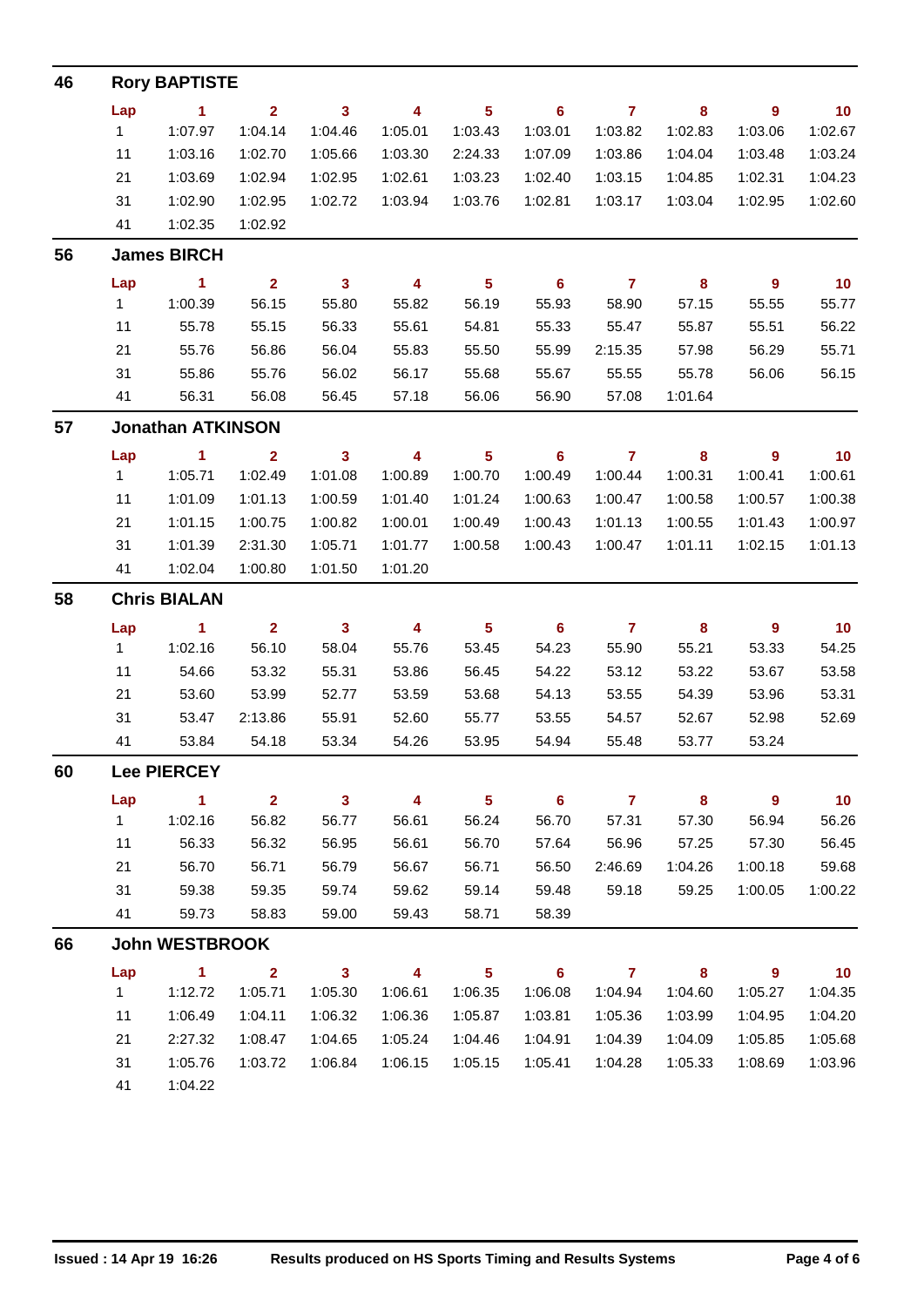| 67  |                       | <b>Bobby TRUNDLEY</b>    |                |                         |                         |                         |                |                         |         |                  |         |  |  |  |
|-----|-----------------------|--------------------------|----------------|-------------------------|-------------------------|-------------------------|----------------|-------------------------|---------|------------------|---------|--|--|--|
|     | Lap                   | 1                        | $\overline{2}$ | 3                       | 4                       | $\overline{\mathbf{5}}$ | 6              | $\overline{7}$          | 8       | 9                | 10      |  |  |  |
|     | $\mathbf{1}$          | 1:07.42                  | 1:02.38        | 1:01.74                 | 1:03.26                 | 1:01.61                 | 1:01.68        | 1:01.53                 | 1:01.81 | 1:02.08          | 1:01.70 |  |  |  |
|     | 11                    | 1:02.21                  | 1:01.78        | 1:02.15                 | 1:01.58                 | 1:01.44                 | 1:01.44        | 1:01.64                 | 1:02.47 | 1:01.75          | 1:01.55 |  |  |  |
|     | 21                    | 1:01.64                  | 1:02.01        | 1:01.72                 | 1:01.51                 | 1:02.20                 | 1:02.02        | 1:02.94                 | 2:17.98 | 1:05.19          | 1:01.59 |  |  |  |
|     | 31                    | 1:02.15                  | 1:01.85        | 1:02.79                 | 1:02.65                 | 1:02.27                 | 1:02.34        | 1:02.37                 | 1:02.56 | 1:01.81          | 1:01.57 |  |  |  |
|     | 41                    | 1:01.44                  | 1:01.74        | 1:03.45                 |                         |                         |                |                         |         |                  |         |  |  |  |
| 69  |                       | <b>Wayne ROTHWELL</b>    |                |                         |                         |                         |                |                         |         |                  |         |  |  |  |
|     | Lap                   | $\blacktriangleleft$     | $\overline{2}$ | $\mathbf{3}$            | 4                       | $5\phantom{a}$          | $6\phantom{a}$ | $\mathbf{7}$            | 8       | $\overline{9}$   | 10      |  |  |  |
|     | $\mathbf{1}$          | 1:02.12                  | 57.03          | 58.12                   | 57.10                   | 56.88                   | 56.00          | 56.10                   | 57.40   | 57.35            | 56.03   |  |  |  |
|     | 11                    | 55.83                    | 56.17          | 56.30                   | 55.92                   | 56.53                   | 56.51          | 55.83                   | 56.73   | 56.42            | 56.90   |  |  |  |
|     | 21                    | 55.99                    | 2:23.54        | 59.47                   | 56.12                   | 56.16                   | 55.58          | 56.06                   | 57.33   | 56.67            | 56.21   |  |  |  |
|     | 31                    | 56.01                    | 55.99          | 56.88                   | 57.09                   | 56.41                   | 56.04          | 56.54                   | 55.74   | 56.17            | 56.23   |  |  |  |
|     | 41                    | 56.21                    | 56.61          | 56.37                   | 57.39                   | 57.34                   | 57.55          | 57.49                   |         |                  |         |  |  |  |
| 88  |                       | <b>James ALFORD</b>      |                |                         |                         |                         |                |                         |         |                  |         |  |  |  |
|     | Lap                   | 1                        | $\mathbf{2}$   | $\mathbf{3}$            | 4                       | 5                       | 6              | $\mathbf{7}$            | 8       | 9                | 10      |  |  |  |
|     | $\mathbf{1}$          | 1:12.54                  | 1:05.92        | 1:04.30                 | 1:04.50                 | 1:04.63                 | 1:05.32        | 1:03.45                 | 1:02.89 | 1:02.72          | 1:02.31 |  |  |  |
|     | 11                    | 1:03.73                  | 1:02.71        | 1:03.26                 | 1:04.09                 | 1:03.02                 | 1:03.60        | 1:03.67                 | 1:03.33 | 1:02.87          | 1:03.68 |  |  |  |
|     | 21                    | 2:38.29                  | 1:06.27        | 1:03.73                 | 1:04.97                 | 1:03.36                 | 1:03.65        | 1:03.22                 | 1:03.07 | 1:03.00          | 1:03.48 |  |  |  |
|     | 31                    | 1:02.72                  | 1:02.62        | 1:03.58                 | 1:02.75                 | 1:03.55                 | 1:02.86        | 1:02.45                 | 1:03.38 | 1:02.89          | 1:03.12 |  |  |  |
|     | 41                    | 1:02.25                  | 1:04.53        |                         |                         |                         |                |                         |         |                  |         |  |  |  |
| 98  | <b>Neil ARMSTRONG</b> |                          |                |                         |                         |                         |                |                         |         |                  |         |  |  |  |
|     | Lap                   | 1                        | $\overline{2}$ | $\mathbf{3}$            | 4                       | $\overline{\mathbf{5}}$ | 6              | $\overline{7}$          | 8       | $\boldsymbol{9}$ | 10      |  |  |  |
|     | 1                     | 1:03.36                  | 59.18          | 57.49                   | 58.15                   | 58.62                   | 57.72          | 58.67                   | 57.40   | 56.43            | 57.22   |  |  |  |
|     | 11                    | 57.18                    | 57.13          | 56.20                   | 57.26                   | 56.87                   | 58.79          | 56.47                   | 56.15   | 56.25            | 55.94   |  |  |  |
|     | 21                    | 56.21                    | 56.05          | 56.90                   | 2:37.42                 | 1:12.04                 | 1:00.60        | 59.53                   | 57.90   | 58.31            | 57.85   |  |  |  |
|     | 31                    | 58.13                    | 58.35          | 56.97                   | 57.45                   | 56.49                   | 58.18          | 57.79                   | 58.27   | 59.21            | 59.71   |  |  |  |
|     | 41                    | 56.74                    | 56.76          | 56.71                   | 56.55                   | 58.82                   | 58.89          |                         |         |                  |         |  |  |  |
| 116 | <b>Alan O'NEILL</b>   |                          |                |                         |                         |                         |                |                         |         |                  |         |  |  |  |
|     | Lap                   | $\blacktriangleleft$     | $\overline{2}$ | $\mathbf{3}$            | $\overline{\mathbf{4}}$ | $5\phantom{.0}$         | 6              | $\overline{7}$          | 8       | $\boldsymbol{9}$ | 10      |  |  |  |
|     | 1                     | 1:11.59                  | 1:06.38        | 1:05.79                 | 1:06.59                 | 1:06.29                 | 1:05.89        | 1:05.21                 | 1:04.47 | 1:05.27          | 1:06.37 |  |  |  |
|     | 11                    | 1:05.91                  | 1:04.03        | 1:05.81                 | 1:05.58                 | 1:05.44                 | 1:03.68        | 1:04.82                 | 1:03.42 | 1:03.65          | 1:04.75 |  |  |  |
|     | 21                    | 3:36.08                  | 1:08.78        | 1:04.69                 | 1:07.19                 | 1:05.89                 | 1:04.72        | 1:06.67                 | 1:07.34 | 1:04.67          | 1:05.32 |  |  |  |
|     | 31                    | 1:05.85                  | 1:06.77        | 1:05.45                 | 1:05.40                 | 1:04.85                 | 1:05.03        | 1:05.78                 | 1:04.77 | 1:04.45          | 1:04.20 |  |  |  |
| 117 |                       | <b>Jonathon SHILCOCK</b> |                |                         |                         |                         |                |                         |         |                  |         |  |  |  |
|     | Lap                   | 1.                       | $\overline{2}$ | $\mathbf{3}$            | 4                       | $5\phantom{a}$          | 6              | $\mathbf{7}$            | 8       | $\overline{9}$   | 10      |  |  |  |
|     | 1                     | 1:09.74                  | 1:02.97        | 1:03.00                 | 1:04.29                 | 2:33.45                 | 1:04.37        | 1:02.98                 | 1:02.30 | 1:02.51          | 1:02.60 |  |  |  |
|     | 11                    | 1:06.13                  | 1:06.94        | 1:01.39                 | 3:07.45                 | 1:05.34                 | 59.26          | 59.43                   | 58.71   | 58.04            | 57.70   |  |  |  |
|     | 21                    | 57.88                    | 57.82          | 58.36                   | 58.63                   | 58.58                   | 59.12          | 57.92                   | 58.79   | 57.56            | 57.39   |  |  |  |
|     | 31                    | 58.47                    | 57.80          | 58.87                   | 57.87                   | 58.22                   | 57.83          | 58.07                   | 58.27   | 59.84            | 1:00.10 |  |  |  |
|     | 41                    | 58.76                    | 58.96          |                         |                         |                         |                |                         |         |                  |         |  |  |  |
| 163 |                       | <b>Jay FINLAY</b>        |                |                         |                         |                         |                |                         |         |                  |         |  |  |  |
|     | Lap                   | $\sim$ 1                 | $\overline{2}$ | $\overline{\mathbf{3}}$ | 4                       | 5 <sub>5</sub>          | $6^{\circ}$    | $\overline{\mathbf{7}}$ | 8       | 9                | 10      |  |  |  |
|     | $1 \quad$             | 1:01.45                  | 57.47          | 56.95                   | 59.00                   | 56.27                   | 56.27          | 56.60                   | 57.46   | 56.56            | 56.30   |  |  |  |
|     | 11                    | 56.06                    | 57.38          | 56.31                   | 56.04                   | 56.19                   | 56.19          | 56.24                   | 56.82   | 56.09            | 55.69   |  |  |  |
|     | 21                    | 8:24.53                  | 1:03.59        | 1:00.52                 | 59.19                   | 58.56                   | 57.79          | 3:49.23                 | 1:04.98 |                  |         |  |  |  |